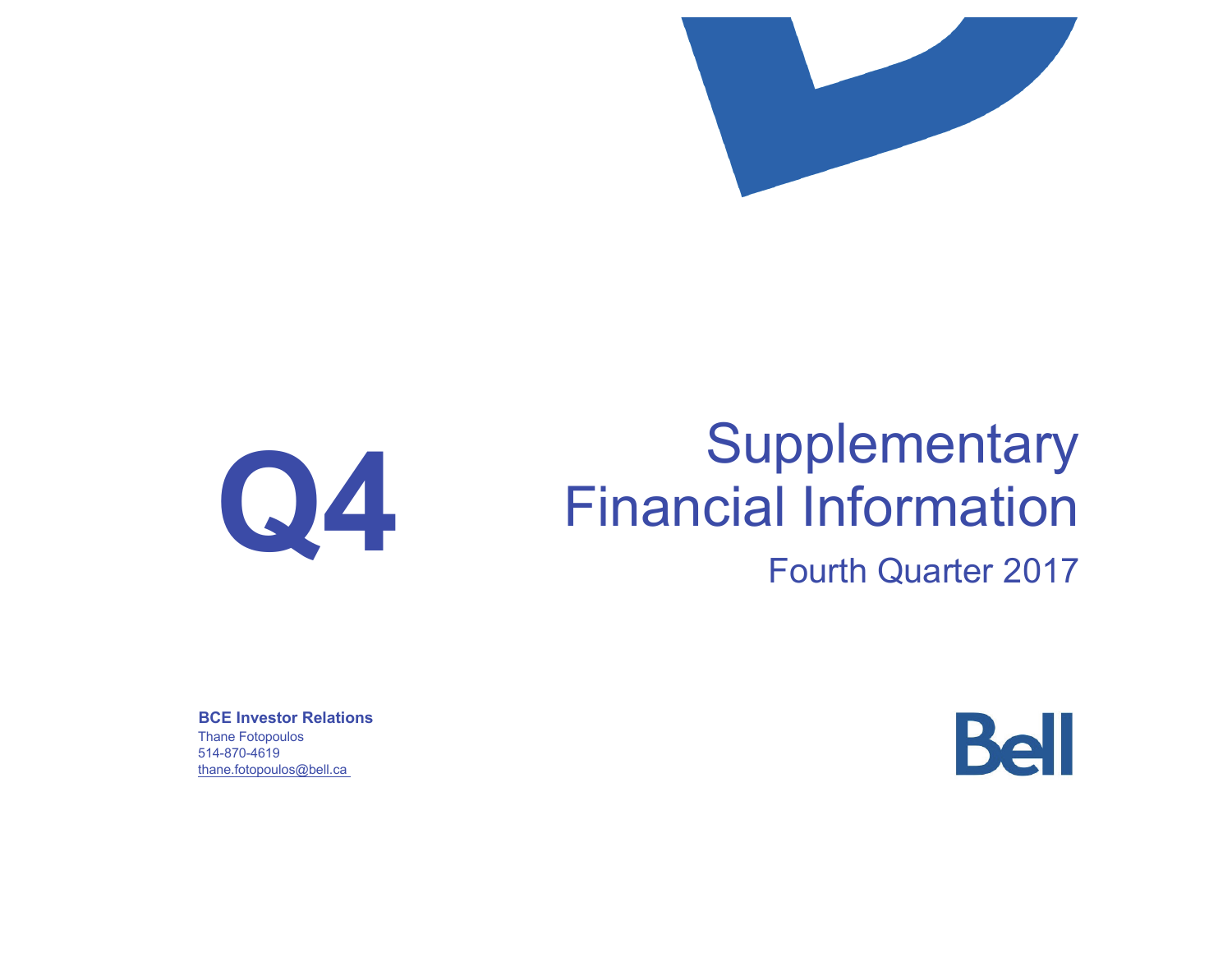# **BCE (1) (2) Consolidated Operational Data**

| (In millions of Canadian dollars, except share amounts) (unaudited) | Q4<br>2017 |          | Q4<br>2016     |                     | \$ change % change       | <b>TOTAL</b><br>2017 | <b>TOTAL</b><br>2016 |                       | \$ change % change |
|---------------------------------------------------------------------|------------|----------|----------------|---------------------|--------------------------|----------------------|----------------------|-----------------------|--------------------|
| <b>Operating revenues</b>                                           |            |          |                |                     |                          |                      |                      |                       |                    |
| Service                                                             | 5,435      |          | 5,169          | 266                 | 5.1%                     | 21.143               | 20,090               | 1,053                 | 5.2%               |
| Product                                                             | 523        |          | 533            | (10)                | $(1.9\%)$                | 1,576                | 1,629                | (53)                  | $(3.3\%)$          |
| <b>Total operating revenues</b>                                     | 5,958      |          | 5,702          | 256                 | 4.5%                     | 22,719               | 21,719               | 1,000                 | 4.6%               |
| Operating costs <sup>(A)</sup>                                      | (3,677)    |          | (3,521)        | (156)               | (4.4%)                   | (13, 299)            | (12, 707)            | (592)                 | (4.7%)             |
| Post-employment benefit plans service cost                          | (64)       |          | (60)           | (4)                 | $(6.7\%)$                | (242)                | (224)                | (18)                  | $(8.0\%)$          |
| Adjusted EBITDA <sup>(3)</sup>                                      | 2,217      |          | 2,121          | 96                  | 4.5%                     | 9,178                | 8,788                | 390                   | 4.4%               |
| Adjusted EBITDA margin <sup>(3)</sup>                               | 37.2%      |          | 37.2%          |                     |                          | 40.4%                | 40.5%                |                       | $(0.1)$ pts        |
| Severance, acquisition and other costs                              | (47)       |          | (11)           | (36)                | n.m.                     | (190)                | (135)                | (55)                  | $(40.7\%)$         |
| Depreciation                                                        | (781)      |          | (719)          | (62)                | $(8.6\%)$                | (3,037)              | (2,877)              | (160)                 | $(5.6\%)$          |
| Amortization                                                        | (209)      |          | (165)          | (44)                | (26.7%)                  | (813)                | (631)                | (182)                 | $(28.8\%)$         |
| Finance costs                                                       |            |          |                |                     |                          |                      |                      |                       |                    |
| Interest expense                                                    | (241)      |          | (225)          | (16)                | $(7.1\%)$                | (955)                | (888)                | (67)                  | $(7.5\%)$          |
| Interest on post-employment benefit obligations                     | (18)       |          | (20)           | 2                   | 10.0%                    | (72)                 | (81)                 | 9                     | 11.1%              |
| Other (expense) income                                              | (62)       |          | (30)           | (32)                | n.m.                     | (102)                | 21                   | (123)                 | n.m.               |
| Income taxes                                                        | (242)      |          | (252)          | 10                  | 4.0%                     | (1,039)              | (1, 110)             | 71                    | 6.4%               |
| Net earnings                                                        | 617        |          | 699            | (82)                | $(11.7\%)$               | 2,970                | 3,087                | (117)                 | (3.8%)             |
| Net earnings attributable to:                                       |            |          |                |                     |                          |                      |                      |                       |                    |
| Common shareholders                                                 | 575        |          | 657            | (82)                | $(12.5\%)$               | 2,786                | 2,894                | (108)                 | (3.7%)             |
| Preferred shareholders                                              | 34<br>8    |          | 33<br>9        | $\mathbf{1}$<br>(1) | 3.0%<br>$(11.1\%)$       | 128<br>56            | 137<br>56            | (9)<br>$\overline{a}$ | $(6.6\%)$          |
| Non-controlling interest<br>Net earnings                            | 617        |          | 699            | (82)                | (11.7%)                  | 2,970                | 3,087                | (117)                 | (3.8%)             |
|                                                                     |            |          |                |                     |                          |                      |                      |                       |                    |
| Net earnings per common share - basic                               | \$<br>0.64 | \$       | 0.75           | (0.11)              | $(14.7\%)$               | \$<br>3.12           | 3.33<br>\$           | (0.21)                | $(6.3\%)$          |
| Net earnings per common share - diluted                             | \$<br>0.63 | \$       | 0.75           | (0.12)              | $(16.0\%)$               | \$<br>3.11           | 3.33<br>- \$         | (0.22)                | $(6.6\%)$          |
| Dividends per common share                                          | \$0.7175   | \$0.6825 |                | \$0.0350            | 5.1%                     | \$<br>2.8700         | \$<br>2.7300         | \$0.1400              | 5.1%               |
| Average number of common shares outstanding - basic (millions)      | 900.6      |          | 870.5          |                     |                          | 894.3                | 869.1                |                       |                    |
| Average number of common shares outstanding - diluted (millions)    | 901.4      |          | 871.6          |                     |                          | 894.9                | 870.3                |                       |                    |
| Number of common shares outstanding (millions)                      | 901.0      |          | 870.7          |                     |                          | 901.0                | 870.7                |                       |                    |
|                                                                     |            |          |                |                     |                          |                      |                      |                       |                    |
| Adjusted net earnings and EPS                                       |            |          |                |                     |                          |                      |                      |                       |                    |
| Net earnings attributable to common shareholders                    | 575        |          | 657            | (82)                | (12.5%)                  | 2,786                | 2,894                | (108)                 | (3.7%)             |
| Severance, acquisition and other costs                              | 34         |          | 9              | 25                  | n.m.                     | 143                  | 104                  | 39                    | 37.5%              |
| Net losses on investments                                           | 15         |          | $\overline{1}$ | 14                  | n.m.                     | 29                   | 3                    | 26                    | n.m.               |
| Early debt redemption costs                                         |            |          |                | $\overline{a}$      | $\overline{\phantom{a}}$ | 15                   | 8                    | $\overline{7}$        | 87.5%              |
| Impairment charges                                                  | 60         |          | $\overline{a}$ | 60                  | n.m.                     | 60                   |                      | 60                    | n.m.               |
| Adjusted net earnings <sup>(3)</sup>                                | 684        |          | 667            | 17                  | 2.5%                     | 3,033                | 3,009                | 24                    | 0.8%               |
| Impact on net earnings per share                                    | 0.12<br>\$ | \$       | 0.01           | \$<br>0.11          | n.m.                     | \$<br>0.27           | \$<br>0.13           | \$<br>0.14            | n.m.               |
| Adjusted EPS <sup>(3)</sup>                                         | \$<br>0.76 | \$       | 0.76           | \$                  | $\overline{\phantom{a}}$ | \$<br>3.39           | \$<br>3.46           | \$<br>(0.07)          | $(2.0\%)$          |

 $(A)$  Excludes post-employment benefit plans service cost

n.m. : not meaningful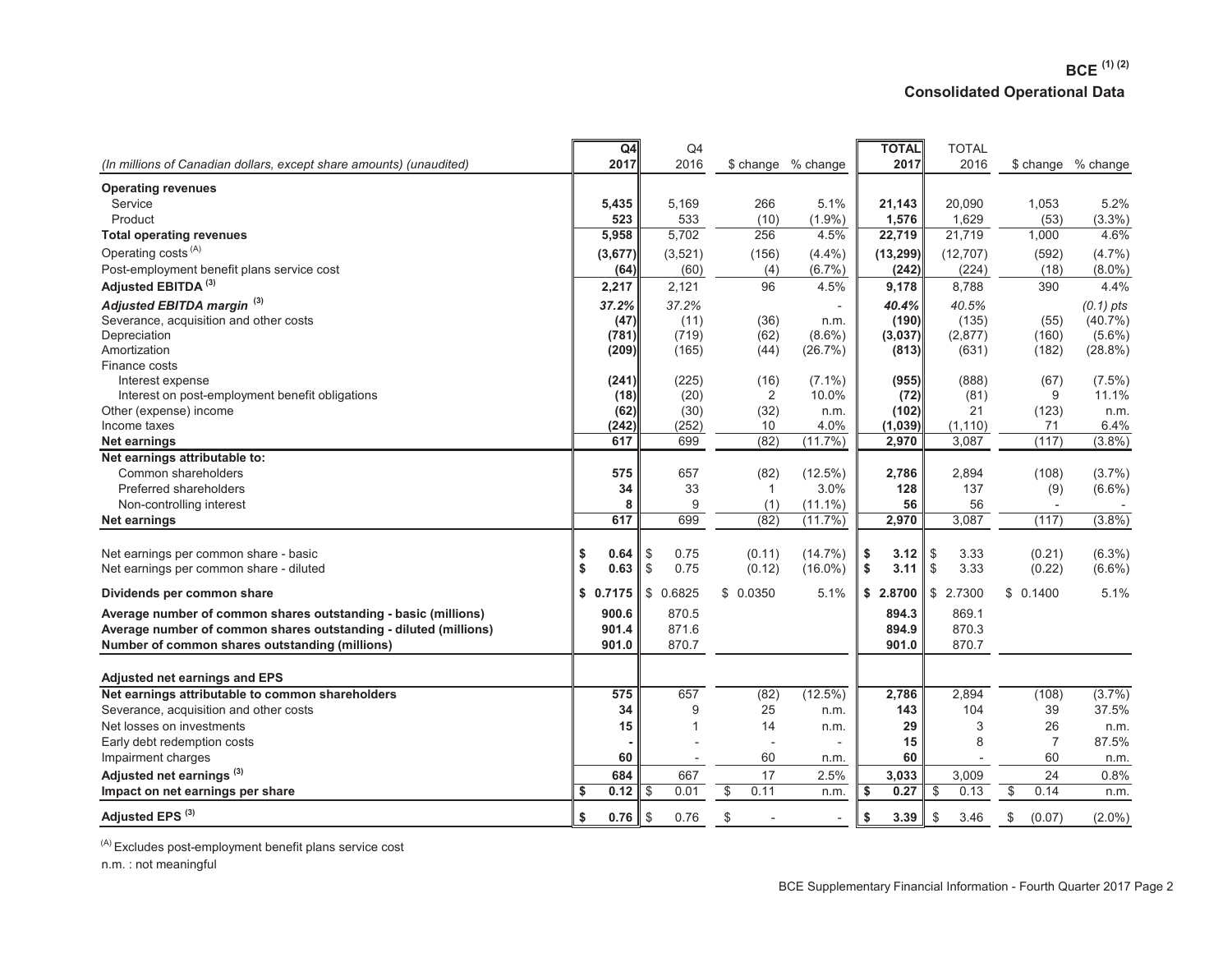|                                                                     | <b>TOTAL</b> |    |              |              |              |      |          |    | <b>TOTAL</b> |                 |     |           |              |                |              |
|---------------------------------------------------------------------|--------------|----|--------------|--------------|--------------|------|----------|----|--------------|-----------------|-----|-----------|--------------|----------------|--------------|
| (In millions of Canadian dollars, except share amounts) (unaudited) | 2017         |    | Q4 17        | Q3 17        | Q2 17        |      | Q1 17    |    | 2016         | Q4 16           |     | Q3 16     |              | Q2 16          | Q1 16        |
| <b>Operating revenues</b>                                           |              |    |              |              |              |      |          |    |              |                 |     |           |              |                |              |
| Service                                                             | 21,143       |    | 5,435        | 5,322        | 5,335        |      | 5,051    |    | 20,090       | 5,169           |     | 5,025     |              | 4,988          | 4,908        |
| Product                                                             | 1,576        |    | 523          | 356          | 364          |      | 333      |    | 1,629        | 533             |     | 382       |              | 352            | 362          |
| <b>Total operating revenues</b>                                     | 22,719       |    | 5,958        | 5,678        | 5,699        |      | 5,384    |    | 21,719       | 5,702           |     | 5,407     |              | 5,340          | 5,270        |
| Operating costs <sup>(A)</sup>                                      | (13, 299)    |    | (3,677)      | (3,248)      | (3,254)      |      | (3, 120) |    | (12, 707)    | (3,521)         |     | (3, 111)  |              | (3,016)        | (3,059)      |
| Post-employment benefit plans service cost                          | (242)        |    | (64)         | (64)         | (64)         |      | (50)     |    | (224)        | (60)            |     | (60)      |              | (56)           | (48)         |
| <b>Adjusted EBITDA</b>                                              | 9,178        |    | 2,217        | 2,366        | 2,381        |      | 2,214    |    | 8,788        | 2,121           |     | 2,236     |              | 2,268          | 2,163        |
| <b>Adjusted EBITDA margin</b>                                       | 40.4%        |    | 37.2%        | 41.7%        | 41.8%        |      | 41.1%    |    | 40.5%        | 37.2%           |     | 41.4%     |              | 42.5%          | 41.0%        |
| Severance, acquisition and other costs                              | (190)        |    | (47)         | (23)         | (36)         |      | (84)     |    | (135)        | (11)            |     | (25)      |              | (57)           | (42)         |
| Depreciation                                                        | (3,037)      |    | (781)        | (765)        | (769)        |      | (722)    |    | (2,877)      | (719)           |     | (706)     |              | (713)          | (739)        |
| Amortization                                                        | (813)        |    | (209)        | (208)        | (211)        |      | (185)    |    | (631)        | (165)           |     | (161)     |              | (156)          | (149)        |
| Finance costs                                                       |              |    |              |              |              |      |          |    |              |                 |     |           |              |                |              |
| Interest expense                                                    | (955)        |    | (241)        | (242)        | (238)        |      | (234)    |    | (888)        | (225)           |     | (227)     |              | (217)          | (219)        |
| Interest on post-employment benefit obligations                     | (72)         |    | (18)         | (18)         | (18)         |      | (18)     |    | (81)         | (20)            |     | (20)      |              | (21)           | (20)         |
| Other (expense) income                                              | (102)        |    | (62)         | (56)         | (1)          |      | 17       |    | 21           | (30)            |     | (13)      |              | 41             | 23           |
| Income taxes                                                        | (1,039)      |    | (242)        | (237)        | (297)        |      | (263)    |    | (1, 110)     | (252)           |     | (284)     |              | (315)          | (259)        |
| Net earnings                                                        | 2,970        |    | 617          | 817          | 811          |      | 725      |    | 3,087        | 699             |     | 800       |              | 830            | 758          |
| Net earnings attributable to:                                       |              |    |              |              |              |      |          |    |              |                 |     |           |              |                |              |
| Common shareholders                                                 | 2,786        |    | 575          | 770          | 762          |      | 679      |    | 2,894        | 657             |     | 752       |              | 778            | 707          |
| Preferred shareholders                                              | 128          |    | 34           | 31           | 32           |      | 31       |    | 137          | 33              |     | 32        |              | 35             | 37           |
| Non-controlling interest                                            | 56           |    | 8            | 16           | 17           |      | 15       |    | 56           | 9               |     | 16        |              | 17             | 14           |
| Net earnings                                                        | 2,970        |    | 617          | 817          | 811          |      | 725      |    | 3,087        | 699             |     | 800       |              | 830            | 758          |
| Net earnings per common share - basic                               | 3.12         | \$ | 0.64<br>-\$  | 0.86         | 0.84<br>-\$  | \$   | 0.78     | S  | 3.33         | \$<br>0.75      | -\$ | 0.87      | Ŝ.           | 0.89           | 0.82<br>\$   |
| Net earnings per common share - diluted                             | 3.11         | \$ | 0.63<br>\$   | 0.86         | 0.84<br>\$   | \$   | 0.78     | \$ | 3.33         | \$<br>0.75      | \$  | 0.87      | \$           | 0.89           | \$<br>0.82   |
|                                                                     |              |    |              |              |              |      |          |    |              |                 |     |           |              |                |              |
| Dividends per common share                                          | 2.8700       | \$ | 0.7175<br>\$ | 0.7175       | \$<br>0.7175 | \$   | 0.7175   | \$ | 2.7300       | \$<br>0.6825    | -\$ | 0.6825    | 0.6825<br>\$ |                | 0.6825<br>\$ |
| Average number of common shares outstanding - basic (millions)      | 894.3        |    | 900.6        | 900.4        | 900.1        |      | 875.7    |    | 869.1        | 870.5           |     | 869.9     |              | 869.1          | 867.1        |
| Average number of common shares outstanding - diluted (millions)    | 894.9        |    | 901.4        | 901.1        | 901.0        |      | 876.6    |    | 870.3        | 871.6           |     | 871.4     |              | 870.3          | 868.1        |
| Number of common shares outstanding (millions)                      | 901.0        |    | 901.0        | 900.4        | 900.4        |      | 899.5    |    | 870.7        | 870.7           |     | 870.2     |              | 869.5          | 868.6        |
| Adjusted net earnings and EPS                                       |              |    |              |              |              |      |          |    |              |                 |     |           |              |                |              |
| Net earnings attributable to common shareholders                    | 2,786        |    | 575          | 770          | 762          |      | 679      |    | 2,894        | 657             |     | 752       |              | 778            | 707          |
| Severance, acquisition and other costs                              | 143          |    | 34           | 17           | 27           |      | 65       |    | 104          | 9               |     | 20        |              | 44             | 31           |
| Net losses (gains) on investments                                   | 29           |    | 15           |              |              |      | 14       |    | 3            | -1              |     | 12        |              | $\overline{2}$ | (12)         |
| Early debt redemption costs                                         | 15           |    |              | 12           |              | 3    |          |    | 8            |                 |     |           |              |                | 8            |
| Impairment charges                                                  | 60           |    | 60           |              |              |      |          |    |              |                 |     |           |              |                |              |
| <b>Adjusted net earnings</b>                                        | 3,033        |    | 684          | 799          | 792          |      | 758      |    | 3,009        | 667             |     | 784       |              | 824            | 734          |
| Impact on net earnings per share                                    | 0.27         | \$ | 0.12<br>\$   | 0.02         | 0.04<br>-\$  | \$   | 0.09     | \$ | 0.13         | \$<br>0.01      | \$  | 0.04      | \$           | 0.05           | 0.03<br>\$   |
| <b>Adjusted EPS</b>                                                 | 3.39<br>S    | s. | $0.76$ \$    | 0.88<br>- \$ | 0.88         | - \$ | 0.87     | -S | 3.46         | \$<br>$0.76$ \$ |     | $0.91$ \$ |              | $0.94$ \$      | 0.85         |
|                                                                     |              |    |              |              |              |      |          |    |              |                 |     |           |              |                |              |

 $(A)$  Excludes post-employment benefit plans service cost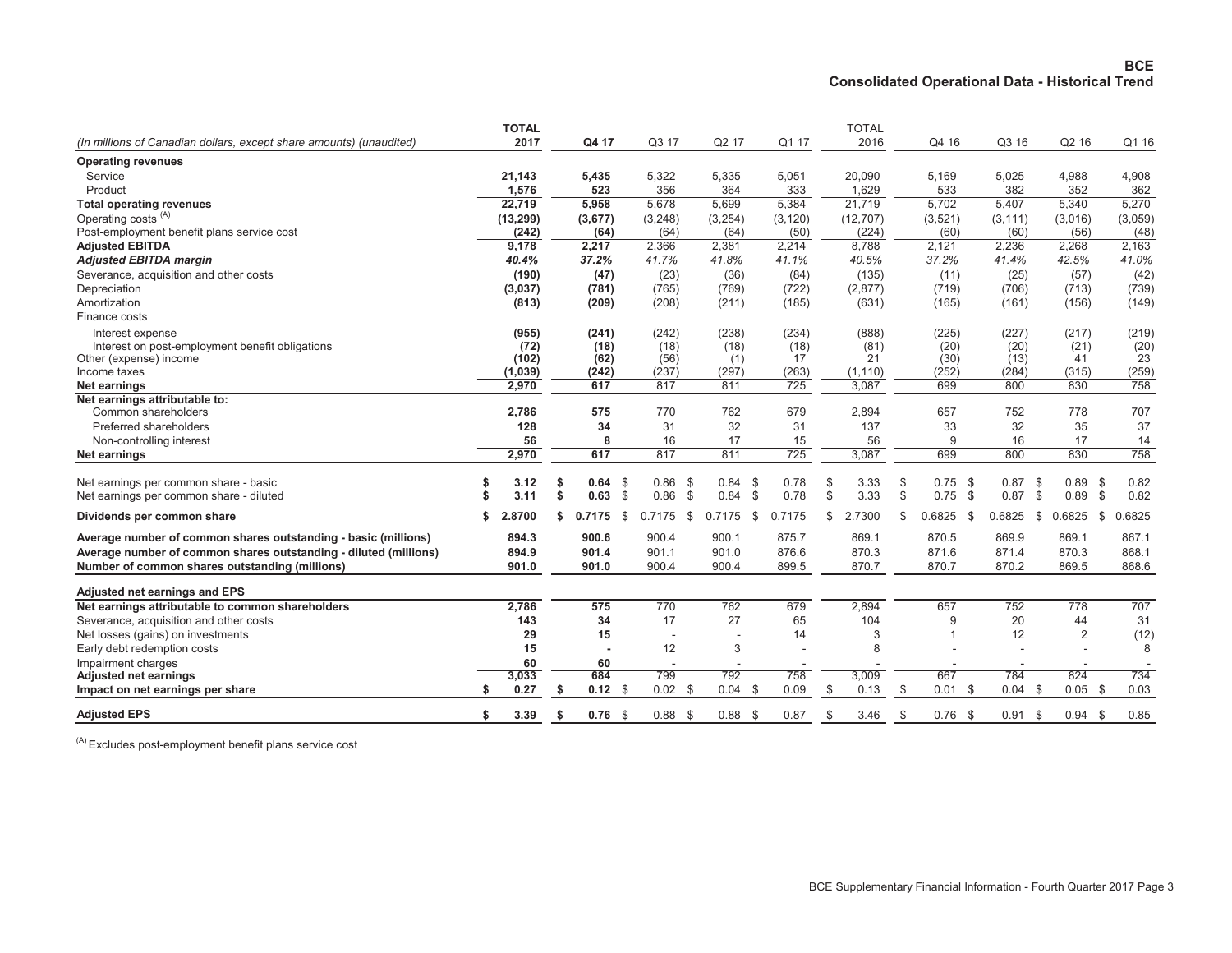# **BCE Segmented Data**

| (In millions of Canadian dollars, except where otherwise indicated) (unaudited) | Q <sub>4</sub><br>2017 | Q4<br>2016 |       | \$ change % change | <b>TOTAL</b><br>2017 | <b>TOTAL</b><br>2016 |       | \$ change % change     |
|---------------------------------------------------------------------------------|------------------------|------------|-------|--------------------|----------------------|----------------------|-------|------------------------|
| <b>Operating revenues</b>                                                       |                        |            |       |                    |                      |                      |       |                        |
| <b>Bell Wireless</b>                                                            | 2,070                  | 1,883      | 187   | 9.9%               | 7,883                | 7,159                | 724   | 10.1%                  |
| <b>Bell Wireline</b>                                                            | 3,222                  | 3,137      | 85    | 2.7%               | 12,415               | 12,104               | 311   | 2.6%                   |
| <b>Bell Media</b>                                                               | 834                    | 845        | (11)  | $(1.3\%)$          | 3,104                | 3,081                | 23    | 0.7%                   |
| Inter-segment eliminations                                                      | (168)                  | (163)      | (5)   | $(3.1\%)$          | (683)                | (625)                | (58)  | $(9.3\%)$              |
| <b>Total</b>                                                                    | 5,958                  | 5,702      | 256   | 4.5%               | 22,719               | 21,719               | 1,000 | 4.6%                   |
| <b>Operating costs</b>                                                          |                        |            |       |                    |                      |                      |       |                        |
| <b>Bell Wireless</b>                                                            | (1, 334)               | (1, 209)   | (125) | $(10.3\%)$         | (4,607)              | (4, 156)             | (451) | $(10.9\%)$             |
| <b>Bell Wireline</b>                                                            | (1, 912)               | (1,878)    | (34)  | $(1.8\%)$          | (7, 229)             | (7,062)              | (167) | $(2.4\%)$              |
| <b>Bell Media</b>                                                               | (663)                  | (657)      | (6)   | $(0.9\%)$          | (2, 388)             | (2, 338)             | (50)  | $(2.1\%)$              |
| Inter-segment eliminations                                                      | 168                    | 163        | 5     | 3.1%               | 683                  | 625                  | 58    | 9.3%                   |
| <b>Total</b>                                                                    | (3,741)                | (3, 581)   | (160) | $(4.5\%)$          | (13, 541)            | (12, 931)            | (610) | (4.7%)                 |
| <b>Adjusted EBITDA</b>                                                          |                        |            |       |                    |                      |                      |       |                        |
| <b>Bell Wireless</b>                                                            | 736                    | 674        | 62    | 9.2%               | 3,276                | 3,003                | 273   | 9.1%                   |
| Margin                                                                          | 35.6%                  | 35.8%      |       | $(0.2)$ pts        | 41.6%                | 41.9%                |       | $(0.3)$ pts            |
| <b>Bell Wireline</b>                                                            | 1,310                  | 1,259      | 51    | 4.1%               | 5,186                | 5,042                | 144   | 2.9%                   |
| Margin                                                                          | 40.7%                  | 40.1%      |       | $0.6$ pts          | 41.8%                | 41.7%                |       | $0.1$ pts              |
| <b>Bell Media</b>                                                               | 171                    | 188        | (17)  | $(9.0\%)$          | 716                  | 743                  | (27)  | $(3.6\%)$              |
| Margin                                                                          | 20.5%                  | 22.2%      |       | $(1.7)$ pts        | 23.1%                | 24.1%                |       | $(1.0)$ pts            |
| <b>Total</b>                                                                    | 2,217                  | 2,121      | 96    | 4.5%               | 9,178                | 8,788                | 390   | 4.4%                   |
| Margin                                                                          | 37.2%                  | 37.2%      |       |                    | 40.4%                | 40.5%                |       | $\overline{(0.1)}$ pts |
| <b>Capital expenditures</b>                                                     |                        |            |       |                    |                      |                      |       |                        |
| <b>Bell Wireless</b>                                                            | 218                    | 193        | (25)  | $(13.0\%)$         | 731                  | 733                  | 2     | 0.3%                   |
| Capital intensity <sup>(4)</sup>                                                | 10.5%                  | 10.2%      |       | $(0.3)$ pts        | 9.3%                 | 10.2%                |       | 0.9 pts                |
| <b>Bell Wireline</b>                                                            | 845                    | 778        | (67)  | $(8.6\%)$          | 3,174                | 2,936                | (238) | $(8.1\%)$              |
| Capital intensity                                                               | 26.2%                  | 24.8%      |       | $(1.4)$ pts        | 25.6%                | 24.3%                |       | $(1.3)$ pts            |
| <b>Bell Media</b>                                                               | 37                     | 22         | (15)  | (68.2%)            | 129                  | 102                  | (27)  | (26.5%)                |
| Capital intensity                                                               | 4.4%                   | 2.6%       |       | $(1.8)$ pts        | 4.2%                 | 3.3%                 |       | $(0.9)$ pts            |
| <b>Total</b>                                                                    | 1,100                  | 993        | (107) | $(10.8\%)$         | 4,034                | 3,771                | (263) | $(7.0\%)$              |
| Capital intensity                                                               | 18.5%                  | 17.4%      |       | $(1.1)$ pts        | 17.8%                | 17.4%                |       | $(0.4)$ pts            |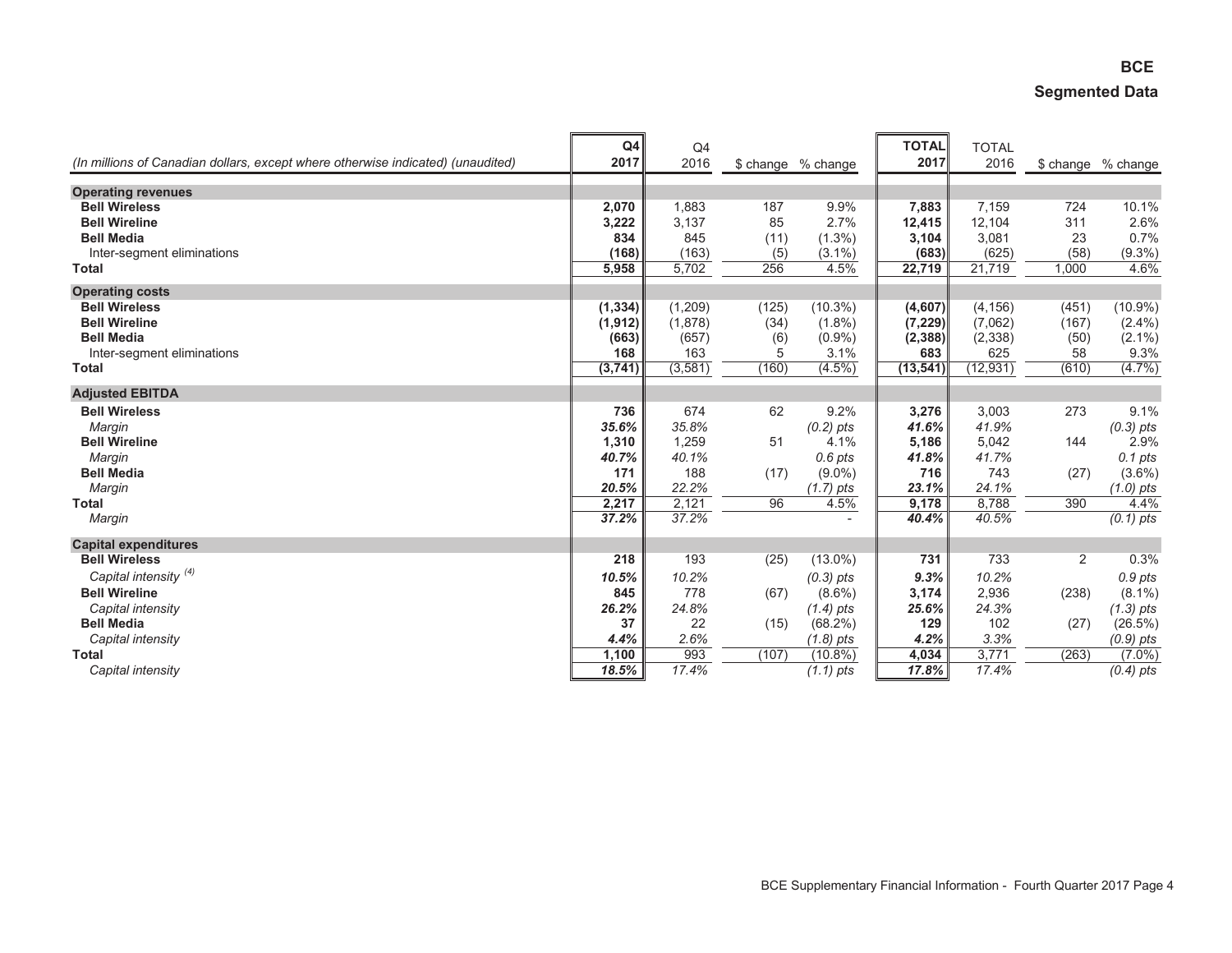**BCE Segmented Data - Historical Trend**

| (In millions of Canadian dollars, except where otherwise indicated) (unaudited) | <b>TOTAL</b><br>2017 | Q4 17    | Q3 17    | Q2 17    | Q1 17    | <b>TOTAL</b><br>2016 | Q4 16    | Q3 16    | Q2 16   |          |
|---------------------------------------------------------------------------------|----------------------|----------|----------|----------|----------|----------------------|----------|----------|---------|----------|
|                                                                                 |                      |          |          |          |          |                      |          |          |         | Q1 16    |
| <b>Operating revenues</b>                                                       |                      |          |          |          |          |                      |          |          |         |          |
| <b>Bell Wireless</b>                                                            | 7,883                | 2,070    | 2,040    | 1,959    | 1,814    | 7,159                | 1,883    | 1.848    | 1,735   | 1,693    |
| <b>Bell Wireline</b>                                                            | 12,415               | 3,222    | 3,092    | 3,121    | 2,980    | 12,104               | 3,137    | 3,005    | 2,979   | 2,983    |
| <b>Bell Media</b>                                                               | 3,104                | 834      | 723      | 796      | 751      | 3,081                | 845      | 716      | 779     | 741      |
| Inter-segment eliminations                                                      | (683)                | (168)    | (177)    | (177)    | (161)    | (625)                | (163)    | (162)    | (153)   | (147)    |
| <b>Total</b>                                                                    | 22,719               | 5,958    | 5,678    | 5,699    | 5,384    | 21,719               | 5,702    | 5,407    | 5,340   | 5,270    |
| <b>Operating costs</b>                                                          |                      |          |          |          |          |                      |          |          |         |          |
| <b>Bell Wireless</b>                                                            | (4,607)              | (1, 334) | (1, 169) | (1, 108) | (996)    | (4, 156)             | (1,209)  | (1,052)  | (963)   | (932)    |
| <b>Bell Wireline</b>                                                            | (7, 229)             | (1, 912) | (1,784)  | (1, 815) | (1,718)  | (7,062)              | (1,878)  | (1,752)  | (1,706) | (1,726)  |
| <b>Bell Media</b>                                                               | (2,388)              | (663)    | (536)    | (572)    | (617)    | (2, 338)             | (657)    | (529)    | (556)   | (596)    |
| Inter-segment eliminations                                                      | 683                  | 168      | 177      | 177      | 161      | 625                  | 163      | 162      | 153     | 147      |
| <b>Total</b>                                                                    | (13, 541)            | (3,741)  | (3, 312) | (3, 318) | (3, 170) | (12, 931)            | (3, 581) | (3, 171) | (3,072) | (3, 107) |
|                                                                                 |                      |          |          |          |          |                      |          |          |         |          |
| <b>Adjusted EBITDA</b>                                                          |                      |          |          |          |          |                      |          |          |         |          |
| <b>Bell Wireless</b>                                                            | 3,276                | 736      | 871      | 851      | 818      | 3,003                | 674      | 796      | 772     | 761      |
| Margin                                                                          | 41.6%                | 35.6%    | 42.7%    | 43.4%    | 45.1%    | 41.9%                | 35.8%    | 43.1%    | 44.5%   | 44.9%    |
| <b>Bell Wireline</b>                                                            | 5,186                | 1,310    | 1,308    | 1,306    | 1,262    | 5,042                | 1,259    | 1,253    | 1,273   | 1,257    |
| Margin                                                                          | 41.8%                | 40.7%    | 42.3%    | 41.8%    | 42.3%    | 41.7%                | 40.1%    | 41.7%    | 42.7%   | 42.1%    |
| <b>Bell Media</b>                                                               | 716                  | 171      | 187      | 224      | 134      | 743                  | 188      | 187      | 223     | 145      |
| Margin                                                                          | 23.1%                | 20.5%    | 25.9%    | 28.1%    | 17.8%    | 24.1%                | 22.2%    | 26.1%    | 28.6%   | 19.6%    |
| <b>Total</b>                                                                    | 9,178                | 2,217    | 2,366    | 2,381    | 2,214    | 8,788                | 2,121    | 2,236    | 2,268   | 2,163    |
| Margin                                                                          | 40.4%                | 37.2%    | 41.7%    | 41.8%    | 41.1%    | 40.5%                | 37.2%    | 41.4%    | 42.5%   | 41.0%    |
| <b>Capital expenditures</b>                                                     |                      |          |          |          |          |                      |          |          |         |          |
| <b>Bell Wireless</b>                                                            | 731                  | 218      | 186      | 191      | 136      | 733                  | 193      | 195      | 183     | 162      |
| Capital intensity                                                               | 9.3%                 | 10.5%    | 9.1%     | 9.7%     | 7.5%     | 10.2%                | 10.2%    | 10.6%    | 10.5%   | 9.6%     |
| <b>Bell Wireline</b>                                                            | 3,174                | 845      | 820      | 818      | 691      | 2,936                | 778      | 756      | 733     | 669      |
| Capital intensity                                                               | 25.6%                | 26.2%    | 26.5%    | 26.2%    | 23.2%    | 24.3%                | 24.8%    | 25.2%    | 24.6%   | 22.4%    |
| <b>Bell Media</b>                                                               | 129                  | 37       | 34       | 33       | 25       | 102                  | 22       | 25       | 34      | 21       |
| Capital intensity                                                               | 4.2%                 | 4.4%     | 4.7%     | 4.1%     | 3.3%     | 3.3%                 | 2.6%     | 3.5%     | 4.4%    | 2.8%     |
| Total                                                                           | 4,034                | 1,100    | 1,040    | 1,042    | 852      | 3,771                | 993      | 976      | 950     | 852      |
| Capital intensity                                                               | 17.8%                | 18.5%    | 18.3%    | 18.3%    | 15.8%    | 17.4%                | 17.4%    | 18.1%    | 17.8%   | 16.2%    |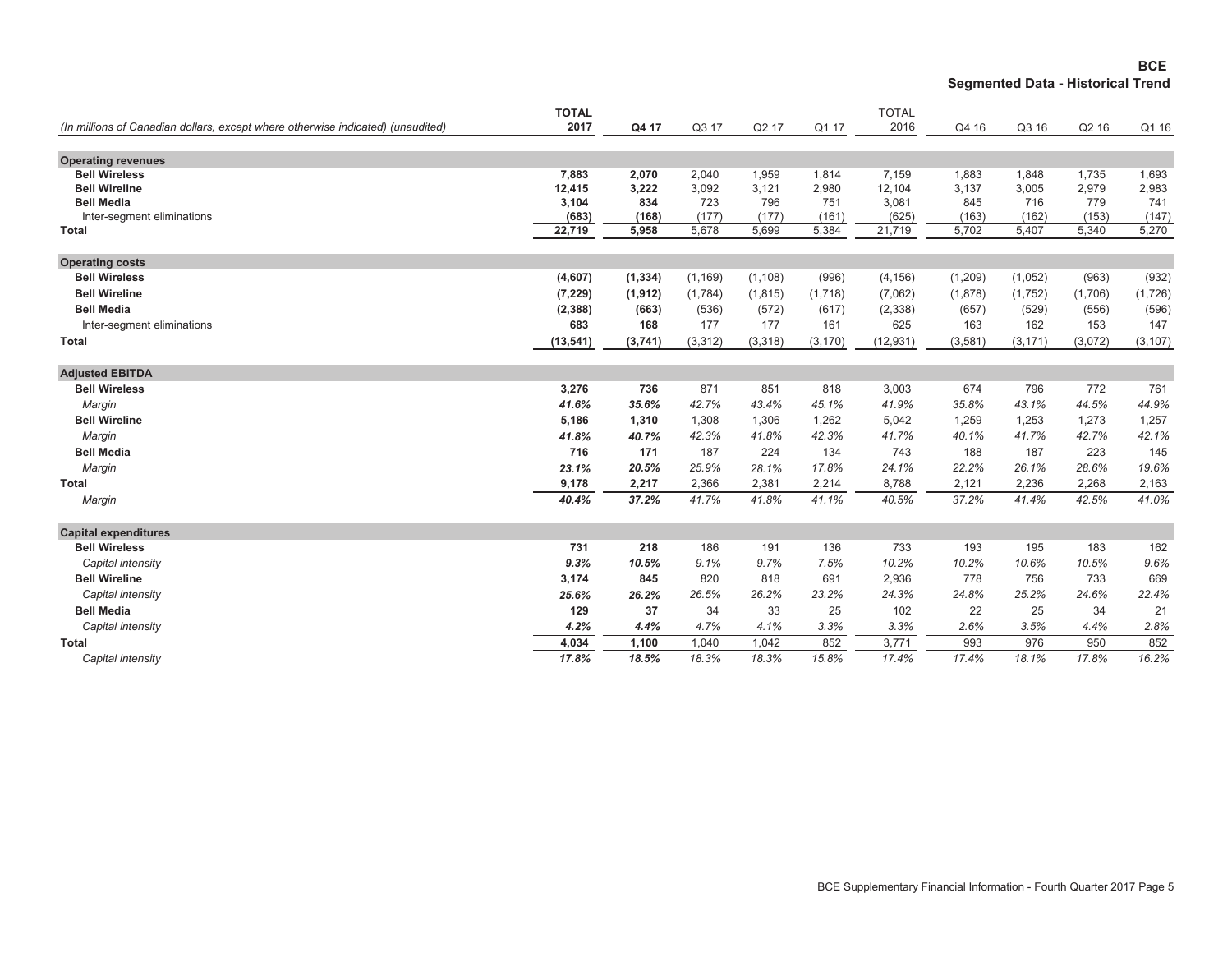|                                                                                 | Q4        | Q4        |              | <b>TOTAL</b> | <b>TOTAL</b> |              |
|---------------------------------------------------------------------------------|-----------|-----------|--------------|--------------|--------------|--------------|
| (In millions of Canadian dollars, except where otherwise indicated) (unaudited) | 2017      | 2016      | % change     | 2017         | 2016         | % change     |
| <b>Bell Wireless</b>                                                            |           |           |              |              |              |              |
| <b>Operating revenues</b>                                                       |           |           |              |              |              |              |
| External service revenues                                                       | 1,884     | 1,702     | 10.7%        | 7,308        | 6,602        | 10.7%        |
| Inter-segment service revenues                                                  | 10        | 11        | $(9.1\%)$    | 42           | 40           | 5.0%         |
| <b>Total operating service revenues</b>                                         | 1,894     | 1,713     | 10.6%        | 7,350        | 6,642        | 10.7%        |
| External product revenues                                                       | 176       | 170       | 3.5%         | 530          | 515          | 2.9%         |
| Inter-segment product revenues                                                  |           |           |              |              |              | 50.0%        |
| <b>Total operating product revenues</b>                                         | 176       | 170       | 3.5%         | 533          | 517          | 3.1%         |
| <b>Total external revenues</b>                                                  | 2,060     | 1,872     | 10.0%        | 7,838        | 7,117        | 10.1%        |
| <b>Total operating revenues</b>                                                 | 2,070     | 1,883     | 9.9%         | 7,883        | 7,159        | 10.1%        |
| Operating costs                                                                 | (1, 334)  | (1, 209)  | $(10.3\%)$   | (4,607)      | (4, 156)     | $(10.9\%)$   |
| <b>Adjusted EBITDA</b>                                                          | 736       | 674       | 9.2%         | 3,276        | 3,003        | 9.1%         |
| Adjusted EBITDA margin (Total operating revenues)                               | 35.6%     | 35.8%     | $(0.2)$ pts  | 41.6%        | 41.9%        | $(0.3)$ pts  |
| Adjusted EBITDA margin (Operating service revenues)                             | 38.9%     | 39.3%     | $(0.4)$ pts  | 44.6%        | 45.2%        | $(0.6)$ pts  |
| Capital expenditures                                                            | 218       | 193       | $(13.0\%)$   | 731          | 733          | 0.3%         |
| Capital intensity                                                               | 10.5%     | 10.2%     | $(0.3)$ pts  | 9.3%         | 10.2%        | 0.9 pts      |
| Wireless gross activations                                                      | 568,555   | 490,948   | 15.8%        | 1,780,478    | 1,654,882    | 7.6%         |
| Postpaid                                                                        | 505,432   | 434,008   | 16.5%        | 1,532,425    | 1,408,030    | 8.8%         |
| Wireless net activations                                                        | 158,514   | 87,923    | 80.3%        | 333,084      | 223,041      | 49.3%        |
| Postpaid                                                                        | 175,204   | 112,393   | 55.9%        | 416,779      | 315,311      | 32.2%        |
| Wireless subscribers end of period (EOP) <sup>(A)</sup>                         | 9,166,787 | 8,468,872 | 8.2%         | 9,166,787    | 8,468,872    | 8.2%         |
| Postpaid <sup>(A)</sup>                                                         | 8,418,650 | 7,690,727 | 9.5%         | 8,418,650    | 7,690,727    | 9.5%         |
| Average revenue per user <sup>(4)</sup> (ARPU)(\$/month)                        | 68.27     | 66.69     | 2.4%         | 67.77        | 65.46        | 3.5%         |
| Churn $(\%)^{(4)}$ (average per month)                                          | 1.51%     | 1.60%     | 0.09 pts     | 1.36%        | 1.44%        | 0.08 pts     |
| Prepaid                                                                         | 3.25%     | 3.01%     | $(0.24)$ pts | 3.17%        | 3.13%        | $(0.04)$ pts |
| Postpaid                                                                        | 1.35%     | 1.45%     | 0.10 pts     | 1.19%        | 1.25%        | 0.06 pts     |

<sup>&</sup>lt;sup>(A)</sup> As a result of the acquisition of MTS on March 17, 2017, our wireless subscriber base in Q1 2017 increased by 476,932 subscribers (418,427 postpaid). Subsequently, in Q2 2017, Bell's wireless subscriber base reflected the divestiture of 104,833 postpaid subscribers to TELUS Communications Inc. (TELUS) related to BCE's acquisition of MTS. Bell's wireless subscriber base in Q2 2017 also reflected the removal of 7,268 subscribers (2,450 postpaid and 4,818 prepaid), due to the decommissioning of the code division multiple access (CDMA) network in western Canada.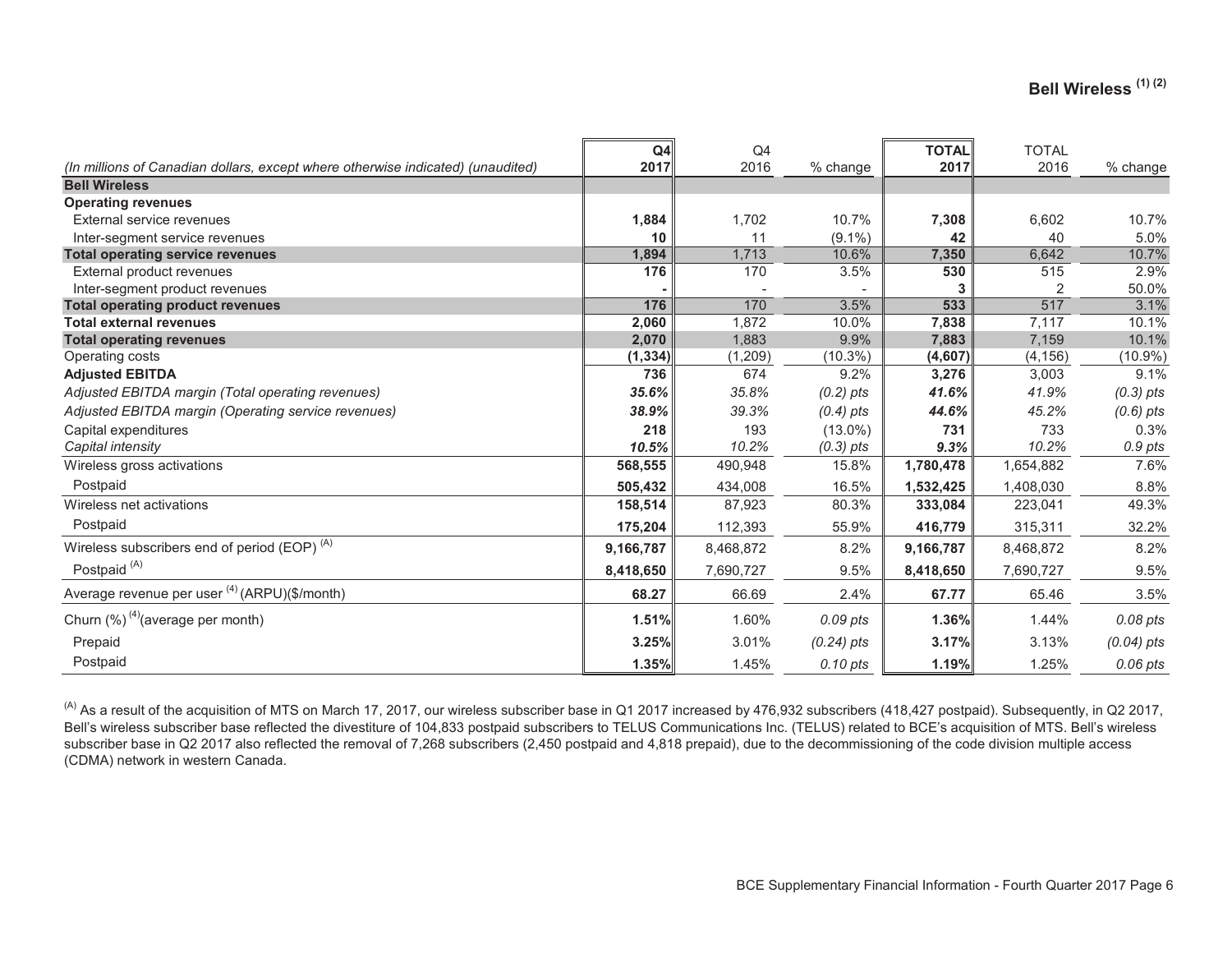| (In millions of Canadian dollars, except where otherwise indicated)<br>(unaudited) | <b>TOTAL</b><br>2017 | Q4 17     | Q3 17     | Q2 17     | Q1 17     | <b>TOTAL</b><br>2016 | Q4 16     | Q3 16     | Q <sub>2</sub> 16 | Q1 16          |
|------------------------------------------------------------------------------------|----------------------|-----------|-----------|-----------|-----------|----------------------|-----------|-----------|-------------------|----------------|
| <b>Bell Wireless</b>                                                               |                      |           |           |           |           |                      |           |           |                   |                |
| <b>Operating revenues</b>                                                          |                      |           |           |           |           |                      |           |           |                   |                |
| External service revenues                                                          | 7,308                | 1,884     | 1,901     | 1,818     | 1,705     | 6,602                | 1,702     | 1,711     | 1,610             | 1,579          |
| Inter-segment service revenues                                                     | 42                   | 10        | 12        | 10        | 10        | 40                   | 11        | 10        | 10                | 9              |
| <b>Total operating service revenues</b>                                            | 7,350                | 1,894     | 1,913     | 1,828     | 1,715     | 6,642                | 1,713     | 1,721     | 1,620             | 1,588          |
| External product revenues                                                          | 530                  | 176       | 126       | 129       | 99        | 515                  | 170       | 127       | 114               | 104            |
| Inter-segment product revenues                                                     | 3                    |           |           | 2         |           | $\overline{2}$       |           |           |                   | $\overline{1}$ |
| <b>Total operating product revenues</b>                                            | 533                  | 176       | 127       | 131       | 99        | 517                  | 170       | 127       | 115               | 105            |
| <b>Total external revenues</b>                                                     | 7,838                | 2,060     | 2,027     | 1,947     | 1,804     | 7,117                | 1,872     | 1,838     | 1,724             | 1,683          |
| <b>Total operating revenues</b>                                                    | 7,883                | 2,070     | 2,040     | 1,959     | 1,814     | 7,159                | 1,883     | 1,848     | 1,735             | 1,693          |
| Operating costs                                                                    | (4,607)              | (1, 334)  | (1, 169)  | (1, 108)  | (996)     | (4, 156)             | (1,209)   | (1,052)   | (963)             | (932)          |
| <b>Adjusted EBITDA</b>                                                             | 3,276                | 736       | 871       | 851       | 818       | 3,003                | 674       | 796       | 772               | 761            |
| Adjusted EBITDA margin (Total operating revenues)                                  | 41.6%                | 35.6%     | 42.7%     | 43.4%     | 45.1%     | 41.9%                | 35.8%     | 43.1%     | 44.5%             | 44.9%          |
| Adjusted EBITDA margin (Operating service revenues)                                | 44.6%                | 38.9%     | 45.5%     | 46.6%     | 47.7%     | 45.2%                | 39.3%     | 46.3%     | 47.7%             | 47.9%          |
| Capital expenditures                                                               | 731                  | 218       | 186       | 191       | 136       | 733                  | 193       | 195       | 183               | 162            |
| Capital intensity                                                                  | 9.3%                 | 10.5%     | 9.1%      | 9.7%      | 7.5%      | 10.2%                | 10.2%     | 10.6%     | 10.5%             | 9.6%           |
| Wireless gross activations                                                         | 1,780,478            | 568,555   | 460,053   | 403,418   | 348,452   | 1,654,882            | 490,948   | 453,078   | 379,233           | 331,623        |
| Postpaid                                                                           | 1,532,425            | 505,432   | 390,985   | 339.392   | 296,616   | 1,408,030            | 434,008   | 381,630   | 316,977           | 275,415        |
| Wireless net activations (losses)                                                  | 333,084              | 158,514   | 106,982   | 66,916    | 672       | 223,041              | 87,923    | 100,256   | 44,730            | (9,868)        |
| Postpaid                                                                           | 416,779              | 175,204   | 117,182   | 88,611    | 35,782    | 315,311              | 112,393   | 107,265   | 69,848            | 25,805         |
| Wireless subscribers EOP (A)                                                       | 9,166,787            | 9,166,787 | 9,008,273 | 8,901,291 | 8,946,476 | 8,468,872            | 8,468,872 | 8,380,949 | 8,280,693         | 8,235,963      |
| Postpaid <sup>(A)</sup>                                                            | 8,418,650            | 8,418,650 | 8,243,446 | 8,126,264 | 8,144,936 | 7,690,727            | 7,690,727 | 7,578,334 | 7,471,069         | 7,401,221      |
| ARPU (\$/month)                                                                    | 67.77                | 68.27     | 69.78     | 67.28     | 65.66     | 65.46                | 66.69     | 67.76     | 64.32             | 63.02          |
| Churn (%)(average per month)                                                       | 1.36%                | 1.51%     | 1.32%     | 1.27%     | 1.36%     | 1.44%                | 1.60%     | 1.41%     | 1.35%             | 1.38%          |
| Prepaid                                                                            | 3.17%                | 3.25%     | 2.95%     | 3.19%     | 3.29%     | 3.13%                | 3.01%     | 2.86%     | 3.21%             | 3.42%          |
| Postpaid                                                                           | 1.19%                | 1.35%     | 1.16%     | 1.08%     | 1.17%     | 1.25%                | 1.45%     | 1.26%     | 1.15%             | 1.15%          |

 $^{(\text{A})}$  As a result of the acquisition of MTS on March 17, 2017, our wireless subscriber base in Q1 2017 increased by 476,932 subscribers (418,427 postpaid). Subsequently, in Q2 2017, Bell's wireless subscriber base reflected the divestiture of 104,833 postpaid subscribers to TELUS related to BCE's acquisition of MTS. Bell's wireless subscriber base in Q2 2017 also reflected the removal of 7,268 subscribers (2,450 postpaid and 4,818 prepaid), due to the decommissioning of the CDMA network in western Canada.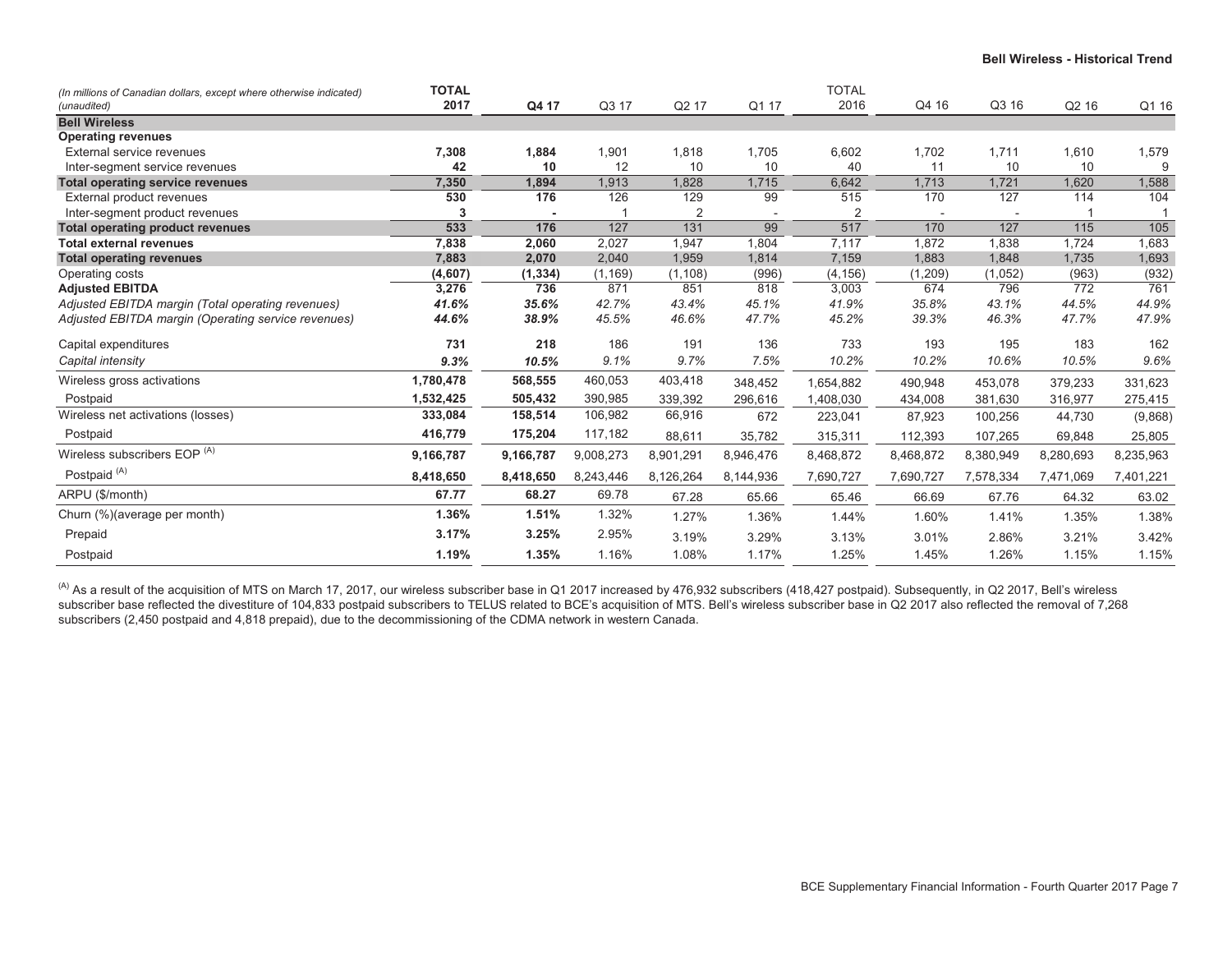|                                                                                 | Q4        | Q <sub>4</sub> |             | <b>TOTAL</b> | <b>TOTAL</b> |             |
|---------------------------------------------------------------------------------|-----------|----------------|-------------|--------------|--------------|-------------|
| (In millions of Canadian dollars, except where otherwise indicated) (unaudited) | 2017      | 2016           | % change    | 2017         | 2016         | % change    |
| <b>Bell Wireline</b>                                                            |           |                |             |              |              |             |
| <b>Operating revenues</b>                                                       |           |                |             |              |              |             |
| Data                                                                            | 1,835     | 1,745          | 5.2%        | 7,146        | 6,791        | 5.2%        |
| Local & access                                                                  | 777       | 753            | 3.2%        | 3,161        | 3,089        | 2.3%        |
| Long distance                                                                   | 148       | 178            | $(16.9\%)$  | 639          | 741          | $(13.8\%)$  |
| Other services                                                                  | 61        | 45             | 35.6%       | 213          | 182          | 17.0%       |
| Total external service revenues                                                 | 2,821     | 2,721          | 3.7%        | 11,159       | 10,803       | 3.3%        |
| Inter-segment service revenues                                                  | 50        | 49             | 2.0%        | 198          | 177          | 11.9%       |
| <b>Total operating service revenues</b>                                         | 2,871     | 2,770          | 3.6%        | 11,357       | 10,980       | 3.4%        |
| Data                                                                            | 165       | 171            | $(3.5\%)$   | 519          | 559          | $(7.2\%)$   |
| Equipment & other                                                               | 182       | 192            | $(5.2\%)$   | 527          | 555          | $(5.0\%)$   |
| <b>Total external product revenues</b>                                          | 347       | 363            | $(4.4\%)$   | 1,046        | 1,114        | $(6.1\%)$   |
| Inter-segment product revenues                                                  | 4         | 4              |             | 12           | 10           | 20.0%       |
| <b>Total operating product revenues</b>                                         | 351       | 367            | $(4.4\%)$   | 1,058        | 1,124        | $(5.9\%)$   |
| <b>Total external revenues</b>                                                  | 3,168     | 3,084          | 2.7%        | 12,205       | 11,917       | 2.4%        |
| <b>Total operating revenues</b>                                                 | 3,222     | 3,137          | 2.7%        | 12,415       | 12,104       | 2.6%        |
| Operating costs                                                                 | (1, 912)  | (1,878)        | $(1.8\%)$   | (7, 229)     | (7,062)      | $(2.4\%)$   |
| <b>Adjusted EBITDA</b>                                                          | 1,310     | 1,259          | 4.1%        | 5,186        | 5,042        | 2.9%        |
| Adjusted EBITDA margin                                                          | 40.7%     | 40.1%          | 0.6 pts     | 41.8%        | 41.7%        | 0.1 pts     |
| Capital expenditures                                                            | 845       | 778            | $(8.6\%)$   | 3,174        | 2,936        | $(8.1\%)$   |
| Capital intensity                                                               | 26.2%     | 24.8%          | $(1.4)$ pts | 25.6%        | 24.3%        | $(1.3)$ pts |
| <b>High-speed Internet</b>                                                      |           |                |             |              |              |             |
| High-speed Internet net activations                                             | 27,040    | 18,402         | 46.9%       | 87,860       | 85,099       | 3.2%        |
| High-speed Internet subscribers EOP (A) (B)                                     | 3,790,141 | 3,476,562      | 9.0%        | 3,790,141    | 3,476,562    | 9.0%        |
| <b>TV</b>                                                                       |           |                |             |              |              |             |
| Net subscriber activations (losses)                                             | 6,546     | (964)          | 779.0%      | (20, 716)    | 6,413        | $(423.0\%)$ |
| Internet protocol television (IPTV)                                             | 32,484    | 35,905         | $(9.5\%)$   | 107,712      | 155,153      | $(30.6\%)$  |
| Total subscribers EOP <sup>(A)</sup>                                            | 2,832,300 | 2,744,909      | 3.2%        | 2,832,300    | 2,744,909    | 3.2%        |
| IPTV <sup>(A)</sup>                                                             | 1,550,317 | 1,337,944      | 15.9%       | 1,550,317    | 1,337,944    | 15.9%       |
| Local                                                                           |           |                |             |              |              |             |
| Network access services (NAS) <sup>(A)</sup>                                    |           |                |             |              |              |             |
| Residential <sup>(A)</sup>                                                      | 3,231,308 | 3,249,739      | $(0.6\%)$   | 3,231,308    | 3,249,739    | $(0.6\%)$   |
| Business <sup>(A)</sup>                                                         | 3,089,175 | 3,007,993      | 2.7%        | 3,089,175    | 3,007,993    | 2.7%        |
| Total                                                                           | 6,320,483 | 6,257,732      | 1.0%        | 6,320,483    | 6,257,732    | 1.0%        |
| NAS net losses                                                                  |           |                |             |              |              |             |
| Residential                                                                     | (44, 281) | (67, 385)      | 34.3%       | (242, 094)   | (283, 993)   | 14.8%       |
| <b>Business</b>                                                                 | (29, 789) | (33, 245)      | 10.4%       | (114, 971)   | (131, 415)   | 12.5%       |
| Total                                                                           | (74, 070) | (100, 630)     | 26.4%       | (357,065)    | (415, 408)   | 14.0%       |

 $^{(\mathrm{A})}$ As a result of the acquisition of MTS on March 17, 2017, our high-speed Internet, TV and NAS subscriber bases increased by 229,470, 108,107 (104,661 IPTV) and 419,816 (223,663 residential and 196,153 business) subscribers, respectively.

<sup>(B)</sup> Following a review of customer accounts by a wholesale reseller, we adjusted our high-speed Internet subscriber base at the beginning of Q1 2017 to remove 3,751 non-revenue generating units.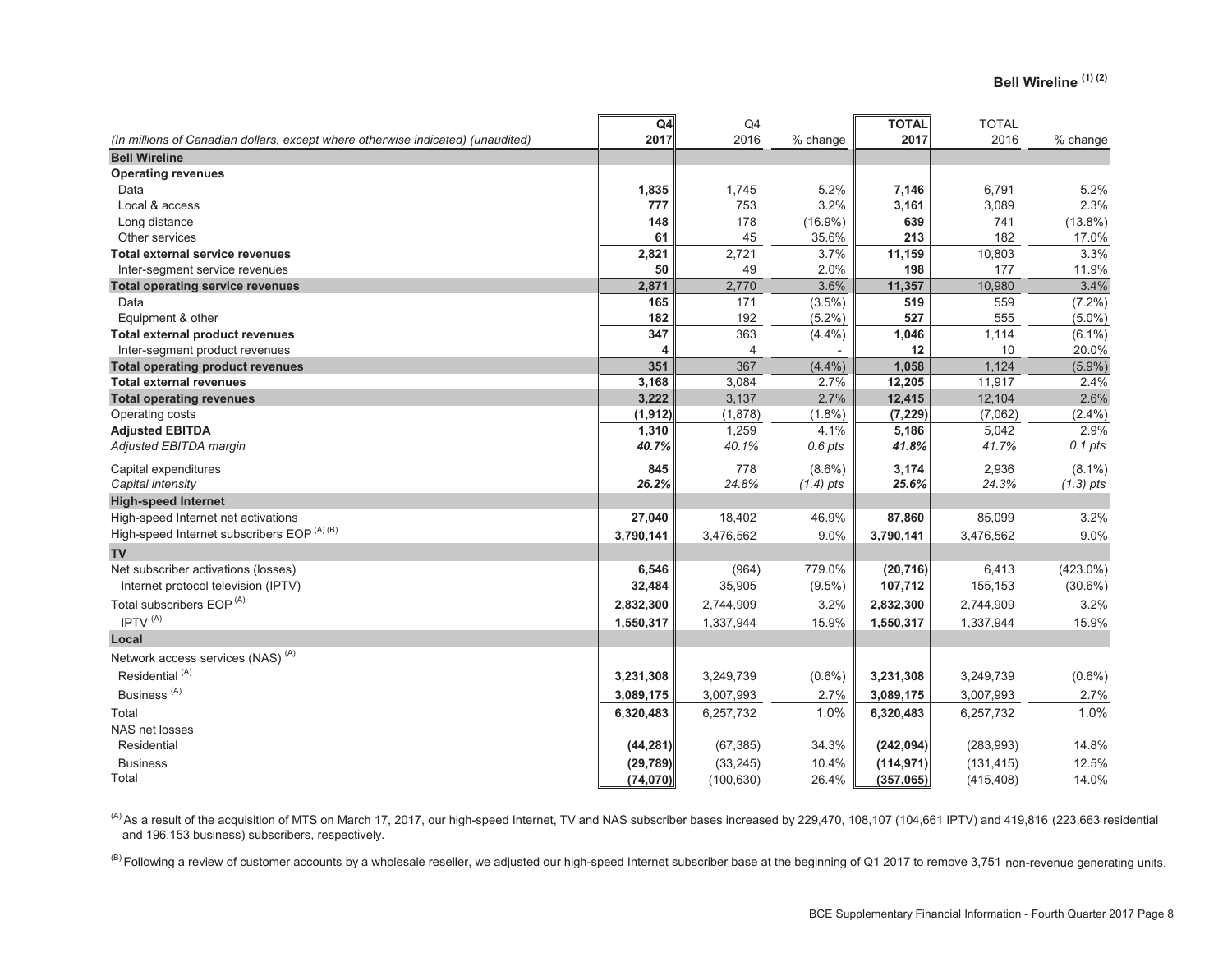|                                                                                 | <b>TOTAL</b> |           |           |                |            | <b>TOTAL</b> |                |                |           |                |
|---------------------------------------------------------------------------------|--------------|-----------|-----------|----------------|------------|--------------|----------------|----------------|-----------|----------------|
| (In millions of Canadian dollars, except where otherwise indicated) (unaudited) | 2017         | Q4 17     | Q3 17     | Q2 17          | Q1 17      | 2016         | Q4 16          | Q3 16          | Q2 16     | Q1 16          |
| <b>Bell Wireline</b>                                                            |              |           |           |                |            |              |                |                |           |                |
| <b>Operating revenues</b>                                                       |              |           |           |                |            |              |                |                |           |                |
| Data                                                                            | 7,146        | 1,835     | 1,806     | 1,798          | 1,707      | 6,791        | 1,745          | 1,704          | 1,685     | 1,657          |
| Local & access                                                                  | 3,161        | 777       | 796       | 813            | 775        | 3,089        | 753            | 766            | 781       | 789            |
| Long distance                                                                   | 639          | 148       | 156       | 167            | 168        | 741          | 178            | 189            | 183       | 191            |
| Other services                                                                  | 213          | 61        | 53        | 55             | 44         | 182          | 45             | 39             | 51        | 47             |
| Total external service revenues                                                 | 11,159       | 2,821     | 2,811     | 2,833          | 2,694      | 10,803       | 2,721          | 2,698          | 2,700     | 2,684          |
| Inter-segment service revenues                                                  | 198          | 50        | 49        | 50             | 49         | 177          | 49             | 50             | 39        | 39             |
| <b>Total operating service revenues</b>                                         | 11,357       | 2,871     | 2,860     | 2,883          | 2,743      | 10,980       | 2,770          | 2,748          | 2,739     | 2,723          |
| Data                                                                            | 519          | 165       | 106       | 125            | 123        | 559          | 171            | 129            | 122       | 137            |
| Equipment & other                                                               | 527          | 182       | 123       | 111            | 111        | 555          | 192            | 126            | 116       | 121            |
| <b>Total external product revenues</b>                                          | 1,046        | 347       | 229       | 236            | 234        | 1,114        | 363            | 255            | 238       | 258            |
| Inter-segment product revenues                                                  | 12           | 4         | 3         | $\overline{2}$ | 3          | 10           | $\overline{4}$ | $\overline{2}$ | 2         | $\overline{2}$ |
| <b>Total operating product revenues</b>                                         | 1,058        | 351       | 232       | 238            | 237        | 1,124        | 367            | 257            | 240       | 260            |
| <b>Total external revenues</b>                                                  | 12,205       | 3,168     | 3,040     | 3,069          | 2,928      | 11,917       | 3,084          | 2,953          | 2,938     | 2,942          |
| <b>Total operating revenues</b>                                                 | 12,415       | 3,222     | 3,092     | 3,121          | 2,980      | 12,104       | 3,137          | 3,005          | 2,979     | 2,983          |
| Operating costs                                                                 | (7, 229)     | (1, 912)  | (1,784)   | (1, 815)       | (1,718)    | (7,062)      | (1,878)        | (1,752)        | (1,706)   | (1,726)        |
| <b>Adjusted EBITDA</b>                                                          | 5,186        | 1,310     | 1,308     | 1,306          | 1,262      | 5,042        | 1,259          | 1,253          | 1,273     | 1,257          |
| Adjusted EBITDA margin                                                          | 41.8%        | 40.7%     | 42.3%     | 41.8%          | 42.3%      | 41.7%        | 40.1%          | 41.7%          | 42.7%     | 42.1%          |
| Capital expenditures                                                            | 3,174        | 845       | 820       | 818            | 691        | 2,936        | 778            | 756            | 733       | 669            |
| Capital intensity                                                               | 25.6%        | 26.2%     | 26.5%     | 26.2%          | 23.2%      | 24.3%        | 24.8%          | 25.2%          | 24.6%     | 22.4%          |
| <b>High-speed Internet</b>                                                      |              |           |           |                |            |              |                |                |           |                |
| High-speed Internet net activations                                             | 87,860       | 27,040    | 44,424    | 1,407          | 14,989     | 85,099       | 18,402         | 39,375         | 7,539     | 19,783         |
| High-speed Internet subscribers EOP (A) (B)                                     | 3,790,141    | 3,790,141 | 3,763,101 | 3,718,677      | 3,717,270  | 3,476,562    | 3,476,562      | 3,458,160      | 3,418,785 | 3,411,246      |
| <b>TV</b>                                                                       |              |           |           |                |            |              |                |                |           |                |
| Net subscriber (losses) activations                                             | (20, 716)    | 6,546     | 1,738     | (13, 337)      | (15,663)   | 6,413        | (964)          | (4, 723)       | 2,101     | 9,999          |
| <b>IPTV</b>                                                                     | 107,712      | 32,484    | 36,399    | 16,427         | 22,402     | 155,153      | 35,905         | 36,253         | 35,255    | 47,740         |
| Total subscribers EOP <sup>(A)</sup>                                            | 2,832,300    | 2,832,300 | 2,825,754 | 2,824,016      | 2,837,353  | 2,744,909    | 2,744,909      | 2,745,873      | 2,750,596 | 2,748,495      |
| IPTV <sup>(A)</sup>                                                             | 1,550,317    | 1,550,317 | 1,517,833 | 1,481,434      | 1,465,007  | 1,337,944    | 1,337,944      | 1,302,039      | 1,265,786 | 1,230,531      |
| Local                                                                           |              |           |           |                |            |              |                |                |           |                |
| NAS <sup>(A)</sup>                                                              |              |           |           |                |            |              |                |                |           |                |
| Residential <sup>(A)</sup>                                                      | 3,231,308    | 3,231,308 | 3,275,589 | 3,332,976      | 3,399,981  | 3,249,739    | 3,249,739      | 3,317,124      | 3,397,711 | 3,466,304      |
| Business <sup>(A)</sup>                                                         | 3,089,175    | 3,089,175 | 3,118,964 | 3,146,339      | 3,174,293  | 3,007,993    | 3,007,993      | 3,041,238      | 3,078,972 | 3,099,204      |
| Total                                                                           | 6,320,483    | 6,320,483 | 6,394,553 | 6,479,315      | 6,574,274  | 6,257,732    | 6,257,732      | 6,358,362      | 6,476,683 | 6,565,508      |
| NAS net losses                                                                  |              |           |           |                |            |              |                |                |           |                |
| Residential                                                                     | (242, 094)   | (44, 281) | (57, 387) | (67,005)       | (73, 421)  | (283, 993)   | (67, 385)      | (80, 587)      | (68, 593) | (67, 428)      |
| <b>Business</b>                                                                 | (114, 971)   | (29, 789) | (27, 375) | (27, 954)      | (29, 853)  | (131, 415)   | (33, 245)      | (37, 734)      | (20, 232) | (40, 204)      |
| Total                                                                           | (357,065)    | (74, 070) | (84, 762) | (94, 959)      | (103, 274) | (415, 408)   | (100, 630)     | (118, 321)     | (88, 825) | (107, 632)     |
|                                                                                 |              |           |           |                |            |              |                |                |           |                |

 $^{(A)}$  As a result of the acquisition of MTS on March 17, 2017, our high-speed Internet, TV and NAS subscriber bases increased by 229,470, 108,107 (104,661 IPTV) and 419,816 (223,663 residential and 196,153 business) subscribers, respectively.

<sup>(B)</sup> Following a review of customer accounts by a wholesale reseller, we adjusted our high-speed Internet subscriber base at the beginning of Q1 2017 to remove 3,751 non-revenue generating units.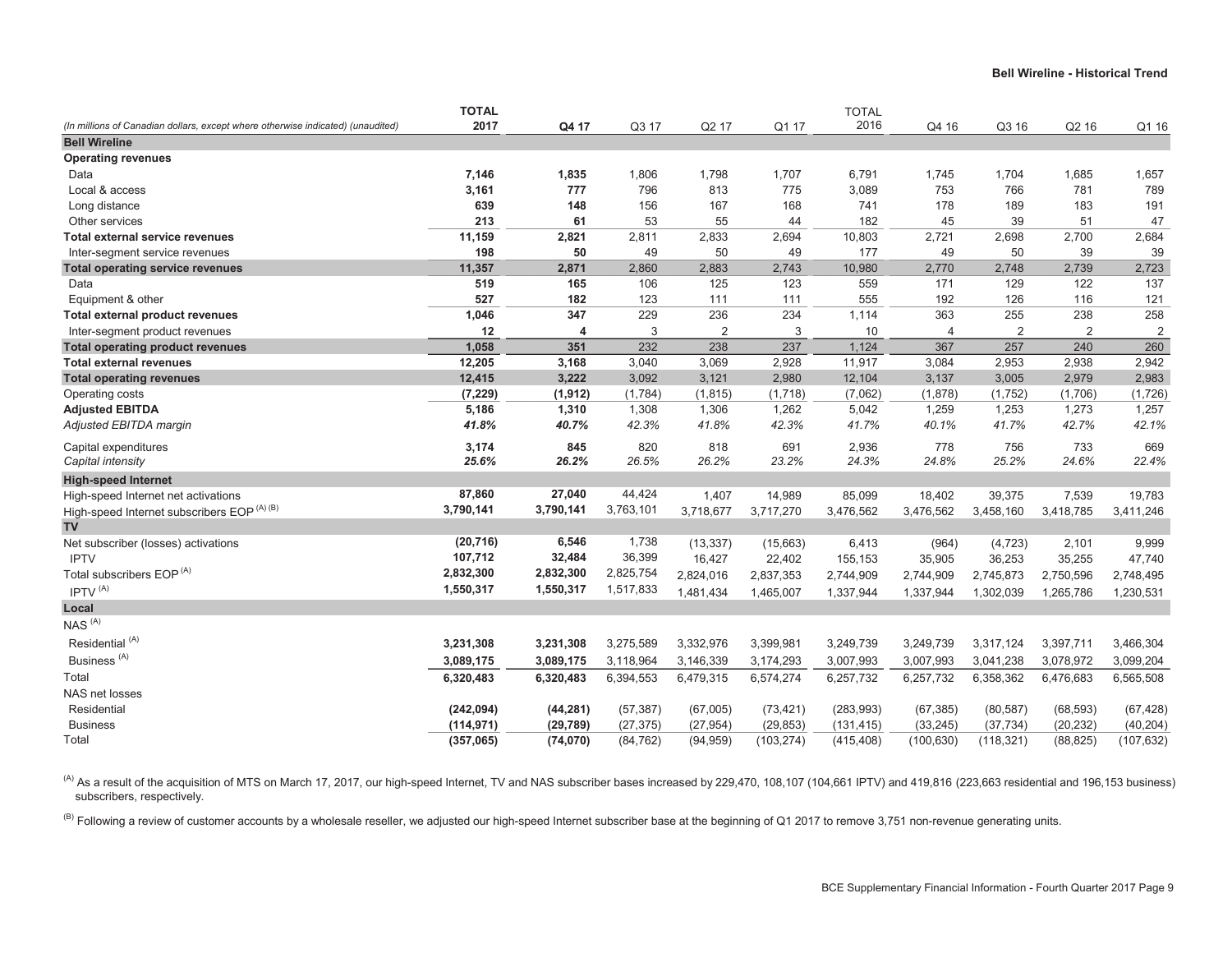-

| <b>BCE</b> - Net debt and preferred shares                                      |             |              |         |        |                      |
|---------------------------------------------------------------------------------|-------------|--------------|---------|--------|----------------------|
| (In millions of Canadian dollars, except where otherwise indicated) (unaudited) |             |              |         |        |                      |
|                                                                                 | December 31 | September 30 | June 30 |        | March 31 December 31 |
|                                                                                 | 2017        | 2017         | 2017    | 2017   | 2016                 |
|                                                                                 |             |              |         |        |                      |
| Debt due within one year                                                        | 5,178       | 6,083        | 5,940   | 6,306  | 4,887                |
| Long-term debt                                                                  | 18,215      | 18,456       | 17,433  | 17,757 | 16,572               |
| Preferred shares - BCE <sup>(A)</sup>                                           | 2,002       | 2,002        | 2,002   | 2,002  | 2,002                |
| Cash and cash equivalents                                                       | (625)       | (1, 979)     | (557)   | (510)  | (853)                |
| $Net$ debt $(3)$                                                                | 24.770      | 24,562       | 24,818  | 25,555 | 22,608               |
| Net debt leverage ratio $(3)$                                                   | <b>2.70</b> | 2.70         | 2.77    | 2.89   | 2.57                 |
| Adjusted EBITDA/net interest expense ratio <sup>(3)</sup>                       | 9.12        | 9.19         | 9.22    | 9.27   | 9.31                 |

| <b>Cash flow information</b>                                                                                                                                                                                                                                                                                     |                                                          |                                              |                                                 |                                                                            |                                              |                                                                                   |                                                          |                                                                         |                                                 |                                                                     |
|------------------------------------------------------------------------------------------------------------------------------------------------------------------------------------------------------------------------------------------------------------------------------------------------------------------|----------------------------------------------------------|----------------------------------------------|-------------------------------------------------|----------------------------------------------------------------------------|----------------------------------------------|-----------------------------------------------------------------------------------|----------------------------------------------------------|-------------------------------------------------------------------------|-------------------------------------------------|---------------------------------------------------------------------|
| (In millions of Canadian dollars, except where otherwise indicated) (unaudited)                                                                                                                                                                                                                                  |                                                          |                                              | Q4<br>2017                                      | Q4<br>2016                                                                 | \$ change                                    | % change                                                                          | <b>TOTAL</b><br>2017                                     | <b>TOTAL</b><br>2016                                                    | \$ change                                       | % change!                                                           |
| Free cash flow (FCF) <sup>(3)</sup><br>Cash flows from operating activities<br>Capital expenditures<br>Dividends paid on preferred shares<br>Dividends paid by subsidiaries to non-controlling interest<br>Acquisition and other costs paid<br>Voluntary defined benefit pension plan contribution<br><b>FCF</b> |                                                          |                                              | 1,658<br>(1, 100)<br>(33)<br>27<br>100<br>652   | 1,520<br>(993)<br>(21)<br>(11)<br>28<br>400<br>923                         | 138<br>(107)<br>(12)<br>11<br>(300)<br>(271) | 9.1%<br>$(10.8\%)$<br>$(57.1\%)$<br>100%<br>$(3.6\%)$<br>$(75.0\%)$<br>$(29.4\%)$ | 7,358<br>(4,034)<br>(127)<br>(34)<br>155<br>100<br>3,418 | 6,643<br>(3,771)<br>(126)<br>(46)<br>126<br>400<br>3,226                | 715<br>(263)<br>(1)<br>12<br>29<br>(300)<br>192 | 10.8%<br>$(7.0\%)$<br>(0.8%<br>26.1%<br>23.0%<br>$(75.0\%)$<br>6.0% |
| Cash flow information - Historical trend                                                                                                                                                                                                                                                                         |                                                          |                                              |                                                 |                                                                            |                                              |                                                                                   |                                                          |                                                                         |                                                 |                                                                     |
| (In millions of Canadian dollars, except where otherwise indicated) (unaudited)                                                                                                                                                                                                                                  | <b>TOTAL</b><br>2017                                     | Q <sub>4</sub><br>2017                       | Q <sub>3</sub><br>2017                          | Q2<br>2017                                                                 | Q <sub>1</sub><br>2017                       | <b>TOTAL</b><br>2016                                                              | Q4<br>2016                                               | Q <sub>3</sub><br>2016                                                  | Q2<br>2016                                      | Q <sub>1</sub><br>2016                                              |
| <b>FCF</b><br>Cash flows from operating activities<br>Capital expenditures<br>Dividends paid on preferred shares<br>Dividends paid by subsidiaries to non-controlling interest<br>Acquisition and other costs paid<br>Voluntary defined benefit pension plan contribution<br><b>FCF</b>                          | 7,358<br>(4,034)<br>(127)<br>(34)<br>155<br>100<br>3,418 | 1,658<br>(1,100)<br>(33)<br>27<br>100<br>652 | 2,233<br>(1,040)<br>(21)<br>(13)<br>24<br>1.183 | 2,154<br>(1,042)<br>(30)<br>(9)<br>21<br>$\overline{\phantom{a}}$<br>1,094 | 1,313<br>(852)<br>(43)<br>(12)<br>83<br>489  | 6,643<br>(3,771)<br>(126)<br>(46)<br>126<br>400<br>3,226                          | 1,520<br>(993)<br>(21)<br>(11)<br>28<br>400<br>923       | 1,943<br>(976)<br>(34)<br>(13)<br>31<br>$\overline{\phantom{a}}$<br>951 | 1,890<br>(950)<br>(35)<br>(10)<br>39<br>934     | 1,290<br>(852)<br>(36)<br>(12)<br>28<br>418                         |

 $(A)$  Net debt includes 50% of preferred shares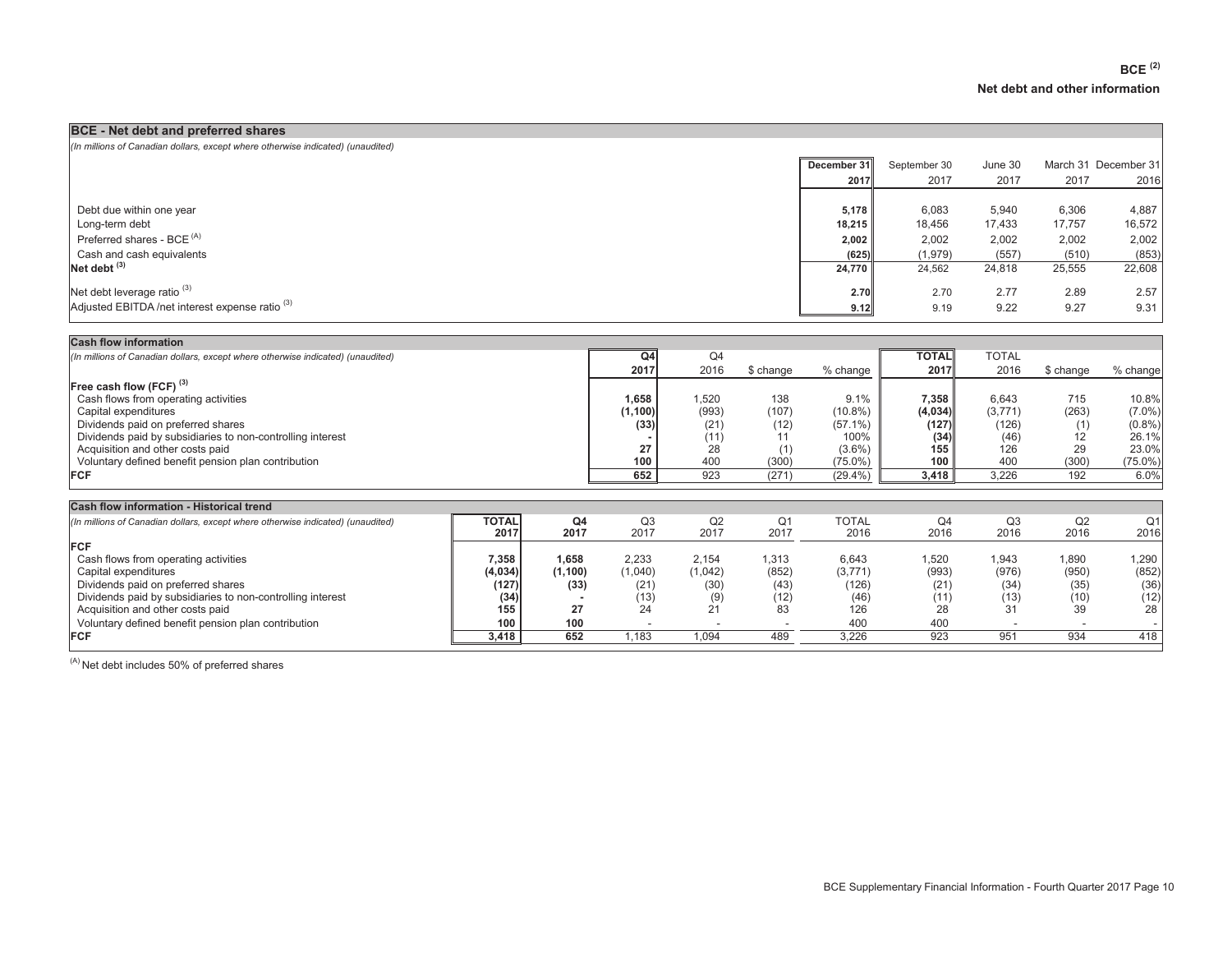#### **BCE (2) Consolidated Statements of Financial Position**

|                                                                                 | December 31 | September 30 | June 30  | March 31 | December 31 |
|---------------------------------------------------------------------------------|-------------|--------------|----------|----------|-------------|
| (In millions of Canadian dollars, except where otherwise indicated) (unaudited) | 2017        | 2017         | 2017     | 2017     | 2016        |
| <b>ASSETS</b>                                                                   |             |              |          |          |             |
| <b>Current assets</b>                                                           |             |              |          |          |             |
| Cash                                                                            | 442         | 1,460        | 420      | 439      | 603         |
| Cash equivalents                                                                | 183         | 519          | 137      | 71       | 250         |
| Trade and other receivables                                                     | 3,135       | 2,864        | 2,845    | 2,818    | 2,979       |
| Inventory                                                                       | 380         | 437          | 437      | 428      | 403         |
| Prepaid expenses                                                                | 375         | 494          | 550      | 540      | 420         |
| Assets held for sale                                                            |             |              |          | 284      |             |
| Other current assets                                                            | 124         | 159          | 121      | 152      | 200         |
| <b>Total current assets</b>                                                     | 4,639       | 5,933        | 4,510    | 4,732    | 4,855       |
| <b>Non-current assets</b>                                                       |             |              |          |          |             |
| Property, plant and equipment                                                   | 24,033      | 23,754       | 23,586   | 23,450   | 22,346      |
| Intangible assets                                                               | 13,305      | 13,495       | 13,416   | 13,356   | 11,998      |
| Deferred tax assets                                                             | 144         | 186          | 180      | 171      | 89          |
| Investments in associates and joint ventures                                    | 814         | 828          | 883      | 879      | 852         |
| Other non-current assets                                                        | 900         | 947          | 634      | 875      | 1,010       |
| Goodwill                                                                        | 10,428      | 10,422       | 10,383   | 10,386   | 8,958       |
| <b>Total non-current assets</b>                                                 | 49,624      | 49,632       | 49,082   | 49,117   | 45,253      |
| <b>Total assets</b>                                                             | 54,263      | 55,565       | 53,592   | 53,849   | 50,108      |
| <b>LIABILITIES</b>                                                              |             |              |          |          |             |
| <b>Current liabilities</b>                                                      |             |              |          |          |             |
| Trade payables and other liabilities                                            | 4,623       | 4,470        | 4,270    | 4,044    | 4,326       |
| Interest payable                                                                | 168         | 172          | 168      | 177      | 156         |
| Dividends payable                                                               | 678         | 667          | 656      | 636      | 617         |
| <b>Current tax liabilities</b>                                                  | 140         | 242          | 175      | 62       | 122         |
| Debt due within one year                                                        | 5,178       | 6,083        | 5,940    | 6,306    | 4,887       |
| <b>Total current liabilities</b>                                                | 10,787      | 11,634       | 11,209   | 11,225   | 10,108      |
| <b>Non-current liabilities</b>                                                  |             |              |          |          |             |
| Long-term debt                                                                  | 18,215      | 18,456       | 17,433   | 17,757   | 16,572      |
| Deferred tax liabilities                                                        | 2,447       | 2,403        | 2,141    | 2,158    | 2,192       |
| Post-employment benefit obligations                                             | 2,108       | 2,169        | 2,488    | 2,252    | 2,105       |
| Other non-current liabilities                                                   | 1,223       | 1,260        | 1,245    | 1,264    | 1,277       |
| <b>Total non-current liabilities</b>                                            | 23,993      | 24,288       | 23,307   | 23,431   | 22,146      |
| <b>Total liabilities</b>                                                        | 34,780      | 35,922       | 34,516   | 34,656   | 32,254      |
|                                                                                 |             |              |          |          |             |
| <b>EQUITY</b>                                                                   |             |              |          |          |             |
| <b>Equity attributable to BCE shareholders</b>                                  |             |              |          |          |             |
| <b>Preferred shares</b>                                                         | 4,004       | 4,004        | 4,004    | 4,004    | 4,004       |
| Common shares                                                                   | 20,091      | 20,066       | 20,062   | 20,023   | 18,370      |
| Contributed surplus                                                             | 1,162       | 1,156        | 1,145    | 1,137    | 1,160       |
| Accumulated other comprehensive (loss) income                                   | (17)        | (35)         | 7        | 37       | 46          |
| <b>Deficit</b>                                                                  | (6,080)     | (5,873)      | (6, 466) | (6, 324) | (6,040)     |
| Total equity attributable to BCE shareholders                                   | 19,160      | 19,318       | 18,752   | 18,877   | 17,540      |
| Non-controlling interest                                                        | 323         | 325          | 324      | 316      | 314         |
| <b>Total equity</b>                                                             | 19,483      | 19,643       | 19,076   | 19,193   | 17,854      |
| <b>Total liabilities and equity</b>                                             | 54,263      | 55,565       | 53,592   | 53,849   | 50,108      |
| Number of common shares outstanding (millions)                                  | 901.0       | 900.4        | 900.4    | 899.5    | 870.7       |
|                                                                                 |             |              |          |          |             |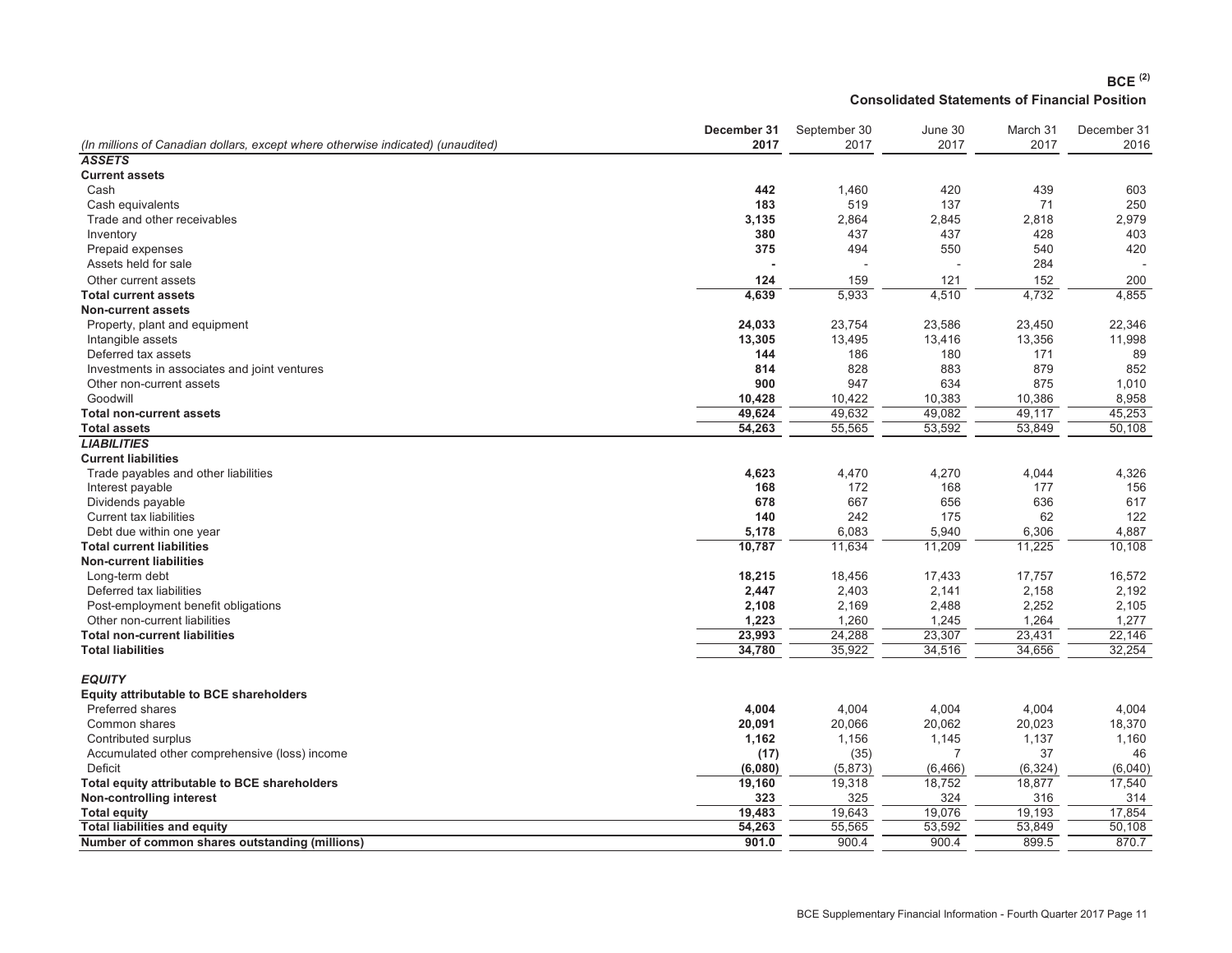### **BCE (2) Consolidated Cash Flow Data**

|                                                                                 | Q4           | Q4       |              | <b>TOTAL</b> | <b>TOTAL</b> |                 |
|---------------------------------------------------------------------------------|--------------|----------|--------------|--------------|--------------|-----------------|
| (In millions of Canadian dollars, except where otherwise indicated) (unaudited) | 2017         | 2016     | \$ change    | 2017         | 2016         | \$ change       |
| Net earnings                                                                    | 617          | 699      | (82)         | 2,970        | 3,087        | (117)           |
| Adjustments to reconcile net earnings to cash flows from operating activities   |              |          |              |              |              |                 |
| Severance, acquisition and other costs                                          | 47           | 11       | 36           | 190          | 135          | 55              |
| Depreciation and amortization                                                   | 990          | 884      | 106          | 3,850        | 3,508        | 342             |
| Post-employment benefit plans cost                                              | 82           | 80       | 2            | 314          | 305          | 9               |
| Net interest expense                                                            | 238          | 220      | 18           | 942          | 875          | 67              |
| (Gains) losses on investments                                                   | (7)          | (10)     | 3            | 5            | (58)         | 63              |
| Income taxes                                                                    | 242          | 252      | (10)         | 1,039        | 1,110        | (71)            |
| Contributions to post-employment benefit plans                                  | (175)        | (477)    | 302          | (413)        | (725)        | 312             |
| Payments under other post-employment benefit plans                              | (19)         | (21)     | 2            | (77)         | (76)         | (1)             |
| Severance and other costs paid                                                  | (36)         | (36)     |              | (147)        | (231)        | 84              |
| Interest paid                                                                   | (251)        | (221)    | (30)         | (965)        | (882)        | (83)            |
| Income taxes paid (net of refunds)                                              | (207)        | (102)    | (105)        | (675)        | (565)        | (110)           |
| Acquisition and other costs paid                                                | (27)         | (28)     | 1            | (155)        | (126)        | (29)            |
| Net change in operating assets and liabilities                                  | 164          | 269      | (105)        | 480          | 286          | 194             |
| Cash flows from operating activities                                            | 1,658        | 1,520    | 138          | 7,358        | 6,643        | $\frac{1}{715}$ |
| Capital expenditures                                                            | (1, 100)     | (993)    | (107)        | (4,034)      | (3,771)      | (263)           |
| Cash dividends paid on preferred shares                                         | (33)         | (21)     | (12)         | (127)        | (126)        | (1)             |
| Cash dividends paid by subsidiaries to non-controlling interest                 |              | (11)     | 11           | (34)         | (46)         | 12              |
| Acquisition and other costs paid                                                | 27           | 28       | (1)          | 155          | 126          | 29              |
| Voluntary defined benefit pension plan contribution                             | 100          | 400      | (300)        | 100          | 400          | (300)           |
| Free cash flow                                                                  | 652          | 923      | (271)        | 3,418        | 3,226        | 192             |
| <b>Business acquisitions</b>                                                    | (14)         | (158)    | 144          | (1,649)      | (404)        | (1, 245)        |
| Acquisition and other costs paid                                                | (27)         | (28)     | -1           | (155)        | (126)        | (29)            |
| Voluntary defined benefit pension plan contribution                             | (100)        | (400)    | 300          | (100)        | (400)        | 300             |
| Decrease in investments                                                         | 6            | 85       | (79)         | 6            | 107          | (101)           |
| Loan to related party                                                           |              | (7)      | 7            |              | (517)        | 517             |
| Disposition of intangibles and other assets                                     |              |          |              | 323          |              | 323             |
| Other investing activities                                                      | (32)         | (18)     | (14)         | (83)         |              | (84)            |
| Increase (decrease) in notes payable and bank advances                          | 277          | 89       | 188          | 333          | 991          | (658)           |
| (Reduction) increase in securitized trade receivables                           |              | (305)    | 305          | (10)         |              | (10)            |
| Issue of long-term debt                                                         |              |          |              | 3,011        | 2,244        | 767             |
| Repayment of long-term debt                                                     | (1, 435)     | (124)    | (1, 311)     | (2,653)      | (2,516)      | (137)           |
| Issue of common shares                                                          | 24           |          | 23           | 117          | 99           | 18              |
| Repurchase of shares for settlement of share-based payments                     | (45)         | (12)     | (33)         | (224)        | (106)        | (118)           |
| Cash dividends paid on common shares                                            | (646)        | (593)    | (53)         | (2, 512)     | (2,305)      | (207)           |
| Other financing activities                                                      | (14)         |          | (21)         | (50)         | (54)         | $\overline{4}$  |
|                                                                                 | (2,006)      | (1, 463) | (543)        | (3,646)      | (2,986)      | (660)           |
| Net (decrease) increase in cash and cash equivalents                            | (1, 354)     | (540)    | (814)        | (228)        | 240          | (468)           |
| Cash and cash equivalents at beginning of period                                | 1,979<br>625 | 1,393    | 586<br>(228) | 853<br>625   | 613<br>853   | 240<br>(228)    |
| Cash and cash equivalents at end of period                                      |              | 853      |              |              |              |                 |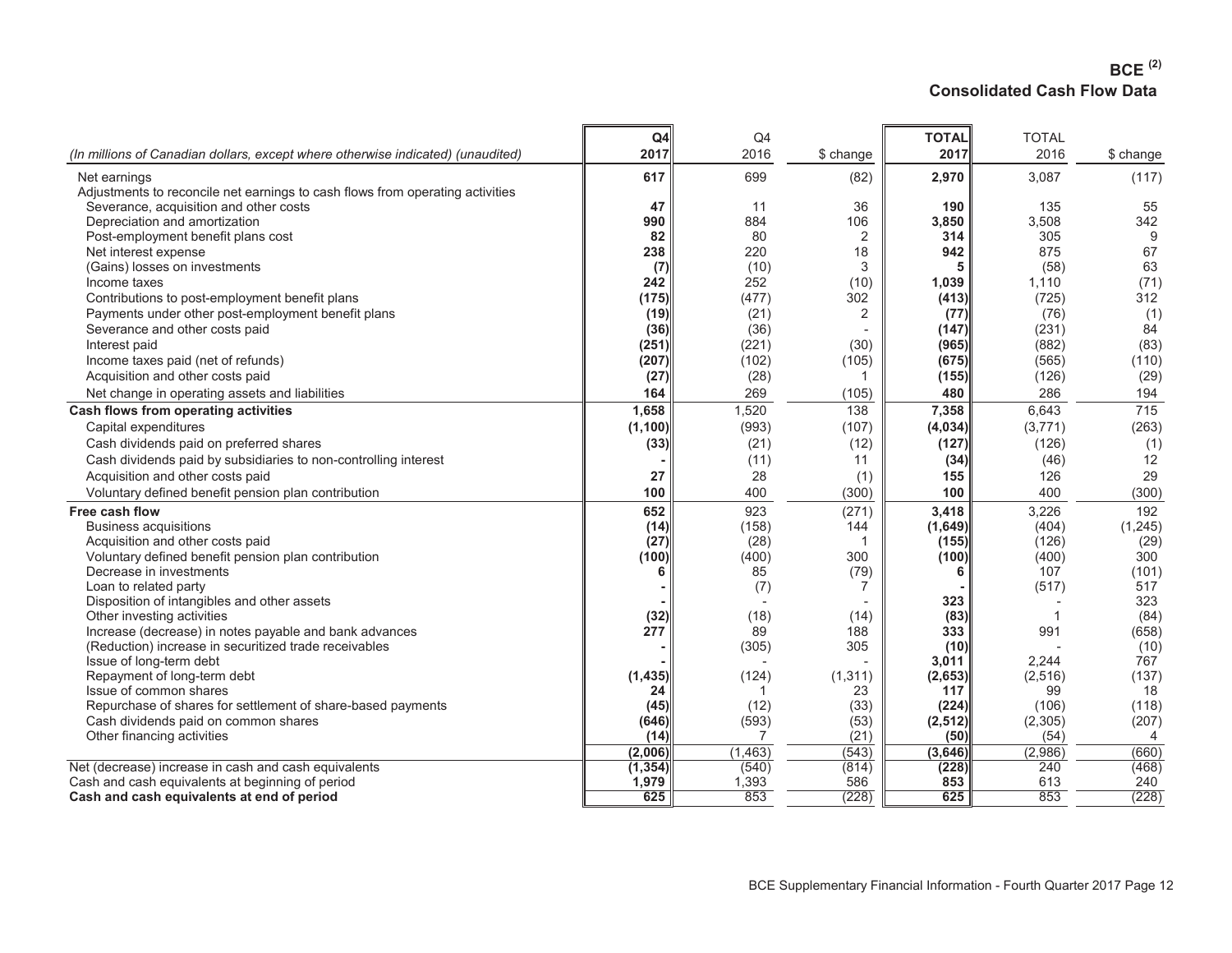#### **BCE Consolidated Cash Flow Data - Historical Trend**

|                                                                                                          | <b>TOTAL</b><br>2017 | Q4 17             | Q3 17          | Q2 17                             | Q1 17        | <b>TOTAL</b><br>2016 | Q4 16          | Q3 16                 | Q2 16                             | Q1 16        |
|----------------------------------------------------------------------------------------------------------|----------------------|-------------------|----------------|-----------------------------------|--------------|----------------------|----------------|-----------------------|-----------------------------------|--------------|
| (In millions of Canadian dollars, except where otherwise indicated) (unaudited)                          |                      |                   |                |                                   |              |                      |                |                       |                                   |              |
| Net earnings                                                                                             | 2,970                | 617               | 817            | 811                               | 725          | 3,087                | 699            | 800                   | 830                               | 758          |
| Adjustments to reconcile net earnings to cash flows from operating activities                            |                      |                   |                |                                   |              |                      |                |                       |                                   |              |
| Severance, acquisition and other costs                                                                   | 190                  | 47                | 23             | 36                                | 84           | 135                  | 11             | 25                    | 57                                | 42           |
| Depreciation and amortization                                                                            | 3,850                | 990               | 973            | 980                               | 907          | 3,508                | 884            | 867                   | 869                               | 888          |
| Post-employment benefit plans cost                                                                       | 314                  | 82                | 82             | 82                                | 68           | 305                  | 80             | 80                    | 77                                | 68           |
| Net interest expense                                                                                     | 942                  | 238               | 239            | 235                               | 230          | 875                  | 220            | 222                   | 215                               | 218          |
| Losses (gains) on investments                                                                            | 5                    | (7)               | $\sim$         |                                   | 12           | (58)                 | (10)           | (34)                  | 2                                 | (16)         |
| Income taxes                                                                                             | 1,039                | 242               | 237            | 297                               | 263          | 1,110                | 252            | 284                   | 315                               | 259          |
| Contributions to post-employment benefit plans                                                           | (413)                | (175)             | (64)           | (86)                              | (88)         | (725)                | (477)          | (78)                  | (80)                              | (90)         |
| Payments under other post-employment benefit plans                                                       | (77)                 | (19)              | (20)           | (19)                              | (19)         | (76)                 | (21)           | (17)                  | (19)                              | (19)         |
| Severance and other costs paid                                                                           | (147)                | (36)              | (30)           | (40)                              | (41)         | (231)                | (36)           | (48)                  | (61)                              | (86)         |
| Interest paid                                                                                            | (965)                | (251)             | (242)          | (249)                             | (223)        | (882)                | (221)          | (219)                 | (221)                             | (221)        |
| Income taxes paid (net of refunds)                                                                       | (675)                | (207)             | (66)           | (114)                             | (288)        | (565)                | (102)          | (123)                 | (102)                             | (238)        |
| Acquisition and other costs paid                                                                         | (155)                | (27)              | (24)           | (21)                              | (83)         | (126)                | (28)           | (31)                  | (39)                              | (28)         |
| Net change in operating assets and liabilities                                                           | 480                  | 164               | 308            | 242                               | (234)        | 286                  | 269            | 215                   | 47                                | (245)        |
| Cash flows from operating activities                                                                     | 7,358                | 1,658             | 2,233          | 2,154                             | 1,313        | 6,643                | 1,520          | 1,943                 | 1,890                             | 1,290        |
| Capital expenditures                                                                                     | (4,034)              | (1, 100)          | (1,040)        | (1,042)                           | (852)        | (3,771)              | (993)          | (976)                 | (950)                             | (852)        |
| Cash dividends paid on preferred shares                                                                  | (127)                | (33)              | (21)           | (30)                              | (43)         | (126)                | (21)           | (34)                  | (35)                              | (36)         |
| Cash dividends paid by subsidiaries to non-controlling interest                                          | (34)                 |                   | (13)           | (9)                               | (12)         | (46)                 | (11)           | (13)                  | (10)                              | (12)         |
| Acquisition and other costs paid                                                                         | 155                  | 27                | 24             | 21                                | 83           | 126                  | 28             | 31                    | 39                                | 28           |
| Voluntary defined benefit pension plan contribution                                                      | 100                  | 100               |                |                                   |              | 400                  | 400            |                       |                                   |              |
| Free cash flow                                                                                           | 3,418                | 652               | 1,183          | 1,094                             | 489          | 3,226                | 923            | 951                   | 934                               | 418          |
| <b>Business acquisitions</b>                                                                             | (1,649)              | (14)              |                |                                   | (1,635)      | (404)                | (158)          |                       | (1)                               | (245)        |
| Acquisition and other costs paid                                                                         | (155)                | (27)              | (24)           | (21)                              | (83)         | (126)                | (28)           | (31)                  | (39)                              | (28)         |
| Voluntary defined benefit pension plan contribution                                                      | (100)                | (100)             |                |                                   |              | (400)                | (400)          |                       |                                   |              |
| Decrease in investments                                                                                  |                      | 6                 |                |                                   |              | 107                  | 85             | 22                    |                                   |              |
| Loan to related party                                                                                    |                      |                   |                |                                   |              | (517)                | (7)            | (510)                 |                                   |              |
| Disposition of intangibles and other assets                                                              | 323                  |                   |                | 323                               |              |                      |                |                       |                                   |              |
| Other investing activities                                                                               | (83)                 | (32)              | (37)           | (5)                               | (9)          | $\mathbf{1}$         | (18)<br>89     | (19)                  | (13)                              | 51           |
| Increase (decrease) in notes payable and bank advances                                                   | 333                  | 277               | (379)          | 127<br>(360)                      | 308<br>350   | 991                  | (305)          | $\overline{4}$<br>305 | 173                               | 725          |
| (Reduction) increase in securitized trade receivables                                                    | (10)                 |                   | 1,515          |                                   | 1,496        | 2,244                |                | 1,497                 |                                   | 747          |
| Issue of long-term debt<br>Repayment of long-term debt                                                   | 3,011<br>(2,653)     | (1, 435)          | (142)          | $\overline{\phantom{a}}$<br>(472) | (604)        | (2,516)              | (124)          | (812)                 | $\overline{\phantom{a}}$<br>(270) | (1, 310)     |
| Issue of common shares                                                                                   | 117                  | 24                | $\overline{4}$ | 41                                | 48           | 99                   | -1             | 6                     | 19                                | 73           |
| Repurchase of shares for settlement of share-based payments                                              | (224)                | (45)              | (38)           | (45)                              | (96)         | (106)                | (12)           | (15)                  | (11)                              | (68)         |
| Cash dividends paid on common shares                                                                     | (2,512)              | (646)             | (646)          | (626)                             | (594)        | (2,305)              | (593)          | (594)                 | (592)                             | (526)        |
| Other financing activities                                                                               | (50)                 | (14)              | (14)           | (9)                               | (13)         | (54)                 |                | (26)                  | (8)                               | (27)         |
|                                                                                                          | (3,646)              | (2,006)           | 239            | (1,047)                           | (832)        | (2,986)              | (1, 463)       | (173)                 | (742)                             | (608)        |
|                                                                                                          |                      |                   |                |                                   |              |                      |                |                       |                                   |              |
| Net (decrease) increase in cash and cash equivalents<br>Cash and cash equivalents at beginning of period | (228)<br>853         | (1, 354)<br>1,979 | 1,422<br>557   | 47<br>510                         | (343)<br>853 | 240<br>613           | (540)<br>1,393 | 778<br>615            | 192<br>423                        | (190)<br>613 |
| Cash and cash equivalents at end of period                                                               | 625                  | 625               | 1.979          | 557                               | 510          | 853                  | 853            | 1.393                 | 615                               | 423          |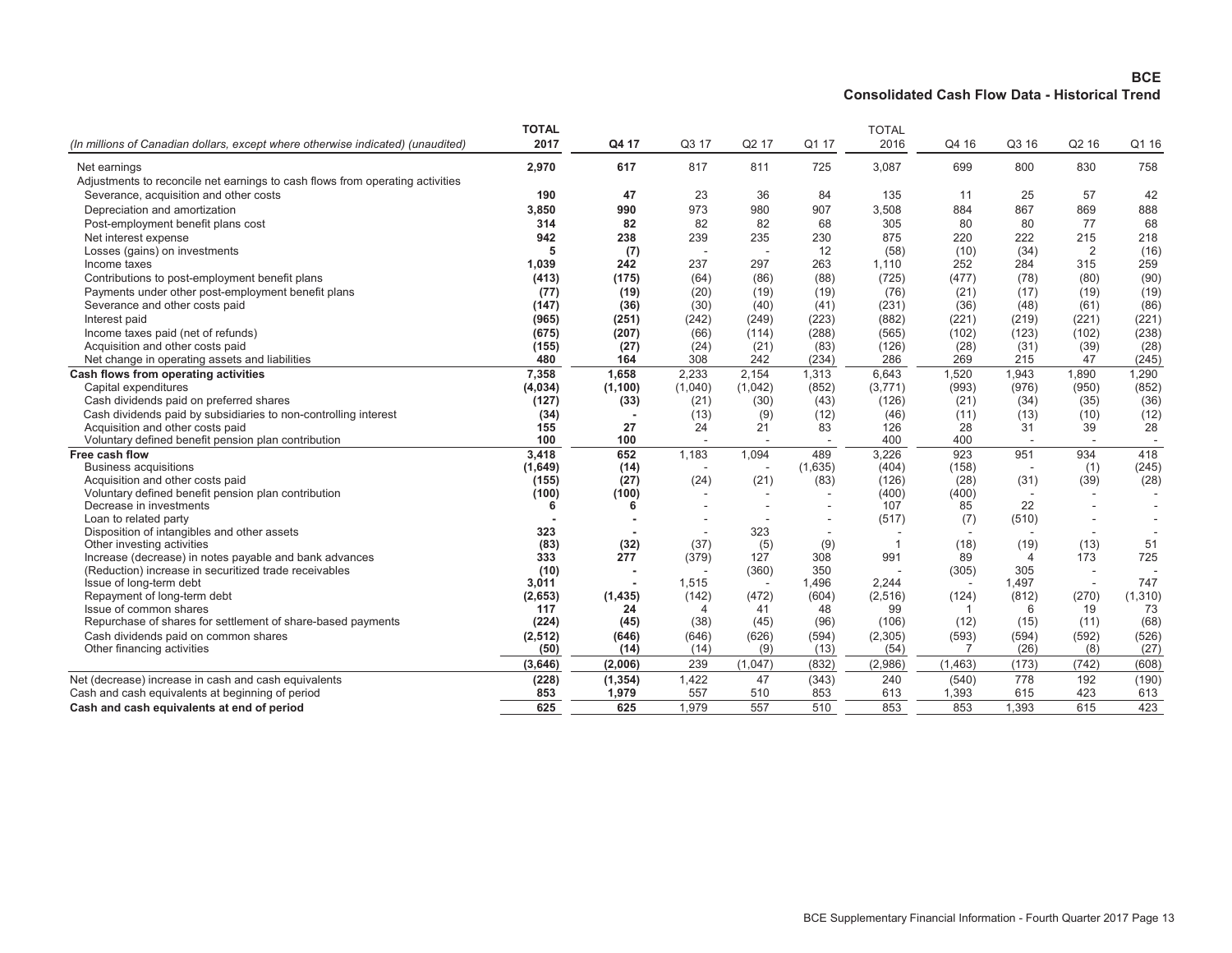(1) We report our results in three segments: Bell Wireless, Bell Wireline and Bell Media. Our reporting structure reflects how we manage our business and how we classify our results for planning and measuring performance.

Throughout this report, *we, us, our, the company* and *BCE* mean, as the context may require, either BCE Inc. or, collectively, BCE Inc., Bell Canada, their subsidiaries, joint arrangements and associates. *Bell* means, as the context may require, either Bell Canada or, collectively, Bell Canada, its subsidiaries, joint arrangements and associates. *MTS* means, as the context may require, until March 17, 2017, either Manitoba Telecom Services Inc. or, collectively, Manitoba Telecom Services Inc. and its subsidiaries and *Bell MTS* means, from March 17, 2017, the combined operations of MTS and Bell Canada in Manitoba.

(2) On March 17, 2017, BCE acquired all of the issued and outstanding common shares of MTS. Bell MTS offers wireless, Internet, television (TV), phone services, security systems and information solutions including unified cloud and managed services to residential and business customers in Manitoba. The results from the acquired MTS operations are included in our Bell Wireline and Wireless segments. For further details see note 3, *Business acquisitions and dispositions*, of the 2017 annual financial statements.

#### (3) **Non-GAAP Financial Measures**

In Q1 2017, we updated our definition of adjusted net earnings and adjusted EPS to also exclude impairment charges as they may affect the comparability of our financial results and could potentially distort the analysis of trends in business performance.

#### **Adjusted EBITDA and adjusted EBITDA margin**

The terms adjusted EBITDA and adjusted EBITDA margin do not have any standardized meaning under International Financial Reporting Standards (IFRS). Therefore, they are unlikely to be comparable to similar measures presented by other issuers.

We define adjusted EBITDA as operating revenues less operating costs (including post-employment benefit plans service cost) as shown in BCE's consolidated income statements. Adjusted EBITDA for BCE's segments is the same as segment profit as reported in BCE's consolidated financial statements. We define adjusted EBITDA margin as adjusted EBITDA divided by operating revenues.

We use adjusted EBITDA and adjusted EBITDA margin to evaluate the performance of our businesses as they reflect their ongoing profitability. We believe that certain investors and analysts use adjusted EBITDA to measure a company's ability to service debt and to meet other payment obligations or as a common measurement to value companies in the telecommunications industry. We believe that certain investors and analysts also use adjusted EBITDA and adjusted EBITDA margin to evaluate the performance of our businesses. Adjusted EBITDA also is one component in the determination of short-term incentive compensation for all management employees.

Adjusted EBITDA and adjusted EBITDA margin have no directly comparable IFRS financial measure. Alternatively, adjusted EBITDA may be reconciled to net earnings as shown in this document.

#### **Adjusted net earnings and adjusted earnings per share (EPS)**

The terms adjusted net earnings and adjusted EPS do not have any standardized meaning under IFRS. Therefore, they are unlikely to be comparable to similar measures presented by other issuers.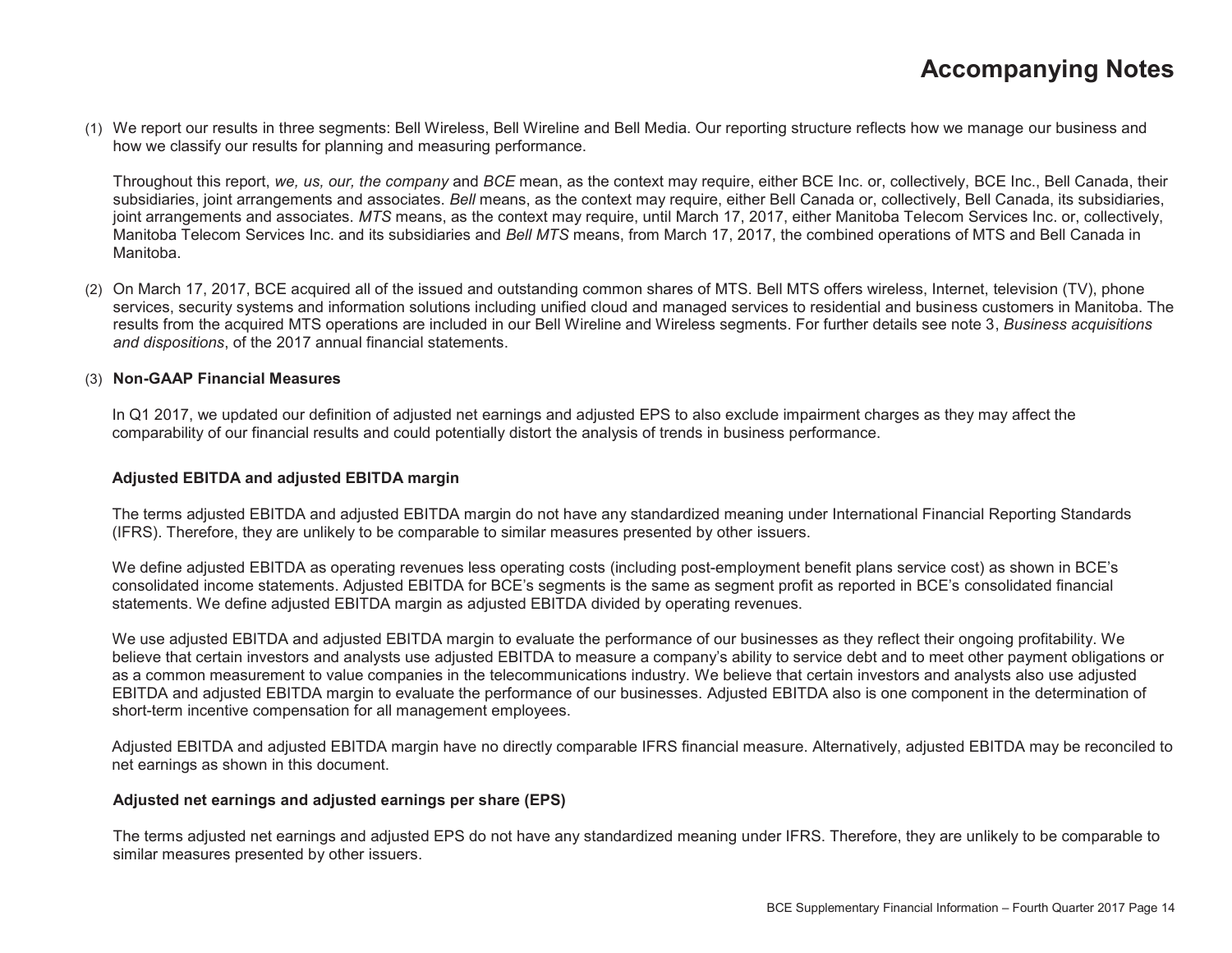We define adjusted net earnings as net earnings attributable to common shareholders before severance, acquisition and other costs, net losses (gains) on investments, impairment charges, and early debt redemption costs. We define adjusted EPS as adjusted net earnings per BCE common share.

We use adjusted net earnings and adjusted EPS, and we believe that certain investors and analysts use these measures, among other ones, to assess the performance of our businesses without the effects of severance, acquisition and other costs, net losses (gains) on investments, impairment charges, and early debt redemption costs, net of tax and non-controlling interest (NCI). We exclude these items because they affect the comparability of our financial results and could potentially distort the analysis of trends in business performance. Excluding these items does not imply they are non-recurring.

The most comparable IFRS financial measures are net earnings attributable to common shareholders and EPS, as reconciled in this document.

#### **Free cash flow**

The term free cash flow does not have any standardized meaning under IFRS. Therefore, it is unlikely to be comparable to similar measures presented by other issuers.

We define free cash flow as cash flows from operating activities, excluding acquisition and other costs paid (which include significant litigation costs) and voluntary pension funding, less capital expenditures, preferred share dividends and dividends paid by subsidiaries to NCI. We exclude acquisition and other costs paid and voluntary pension funding because they affect the comparability of our financial results and could potentially distort the analysis of trends in business performance. Excluding these items does not imply they are non-recurring.

We consider free cash flow to be an important indicator of the financial strength and performance of our businesses because it shows how much cash is available to pay dividends, repay debt and reinvest in our company.

We believe that certain investors and analysts use free cash flow to value a business and its underlying assets and to evaluate the financial strength and performance of our businesses.

The most comparable IFRS financial measure is cash flows from operating activities, as reconciled in this document.

#### **Net debt**

The term net debt does not have any standardized meaning under IFRS. Therefore, it is unlikely to be comparable to similar measures presented by other issuers.

We define net debt as debt due within one year plus long-term debt and 50% of preferred shares, less cash and cash equivalents, as shown in BCE's consolidated statements of financial position. We include 50% of outstanding preferred shares in our net debt as it is consistent with the treatment by certain credit rating agencies.

We consider net debt to be an important indicator of the company's financial leverage because it represents the amount of debt that is not covered by available cash and cash equivalents. We believe that certain investors and analysts use net debt to determine a company's financial leverage.

Net debt has no directly comparable IFRS financial measure, but rather is calculated using several asset and liability categories from the statements of financial position, as shown in this document.